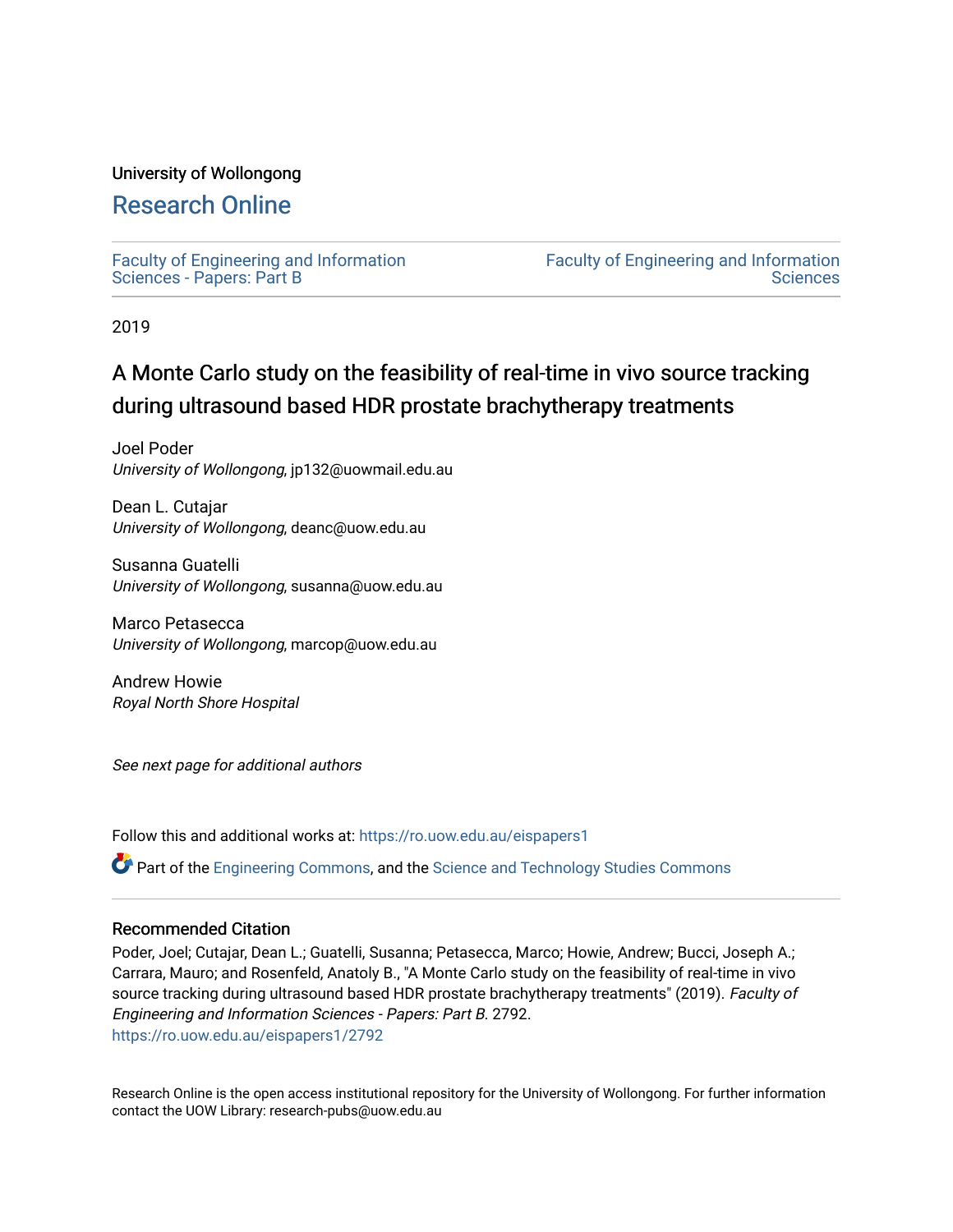# A Monte Carlo study on the feasibility of real-time in vivo source tracking during ultrasound based HDR prostate brachytherapy treatments

# **Abstract**

## Purpose

This study aims to assess the accuracy of *in-vivo* source tracking during real-time trans-rectal ultrasound (TRUS) based high dose rate (HDR) prostate brachytherapy (pBT) through Monte Carlo simulations of multiple HDR pBT treatments with a two-dimensional (2D) diode array, the Magic Plate 900 (MP900), embedded below the patient in a carbon-fibre couch.

# Method

Monte Carlo simulations of source positions representing three separate real-time TRUS based HDR pBT treatments were performed using the Geant4 toolkit. For each source position, an Ir-192 source was simulated inside a voxelized patient geometry. Dose deposited from each source position to the MP900 diodes was used to perform source tracking, and the MP900 calculated position compared to known source positions from the treatment plan. Thresholding techniques were implemented to improve source tracking accuracy with the TRUS probe present.

# Results

The average three-dimensional source position reconstruction discrepancy was 11.9  $\pm$  2.4 mm and 1.5  $\pm$ 0.3 mm with and without the TRUS probe, respectively. Thresholding techniques improved the source position reconstruction discrepancy in the presence of the TRUS probe to  $1.8 \pm 0.4$  mm.

# Conclusion

Inclusion of the TRUS probe inside the patient negatively affects source tracking accuracy when using the MP900 diode array for HDR pBT verification. Modification of the source tracking algorithm using thresholding techniques improves source tracking in the presence of the TRUS probe, achieving similar accuracy as when the TRUS probe is not present. This study demonstrates that accurate *in-vivo* source tracking during real-time TRUS based HDR pBT is feasible using the Magic Plate system.

### **Disciplines**

Engineering | Science and Technology Studies

### Publication Details

Poder, J., Cutajar, D., Guatelli, S., Petasecca, M., Howie, A., Bucci, J., Carrara, M. & Rosenfeld, A. (2019). A Monte Carlo study on the feasibility of real-time in vivo source tracking during ultrasound based HDR prostate brachytherapy treatments. Physica Medica: an international journal devoted to the applications of physics to medicine and biology, 59 30-36.

### Authors

Joel Poder, Dean L. Cutajar, Susanna Guatelli, Marco Petasecca, Andrew Howie, Joseph A. Bucci, Mauro Carrara, and Anatoly B. Rosenfeld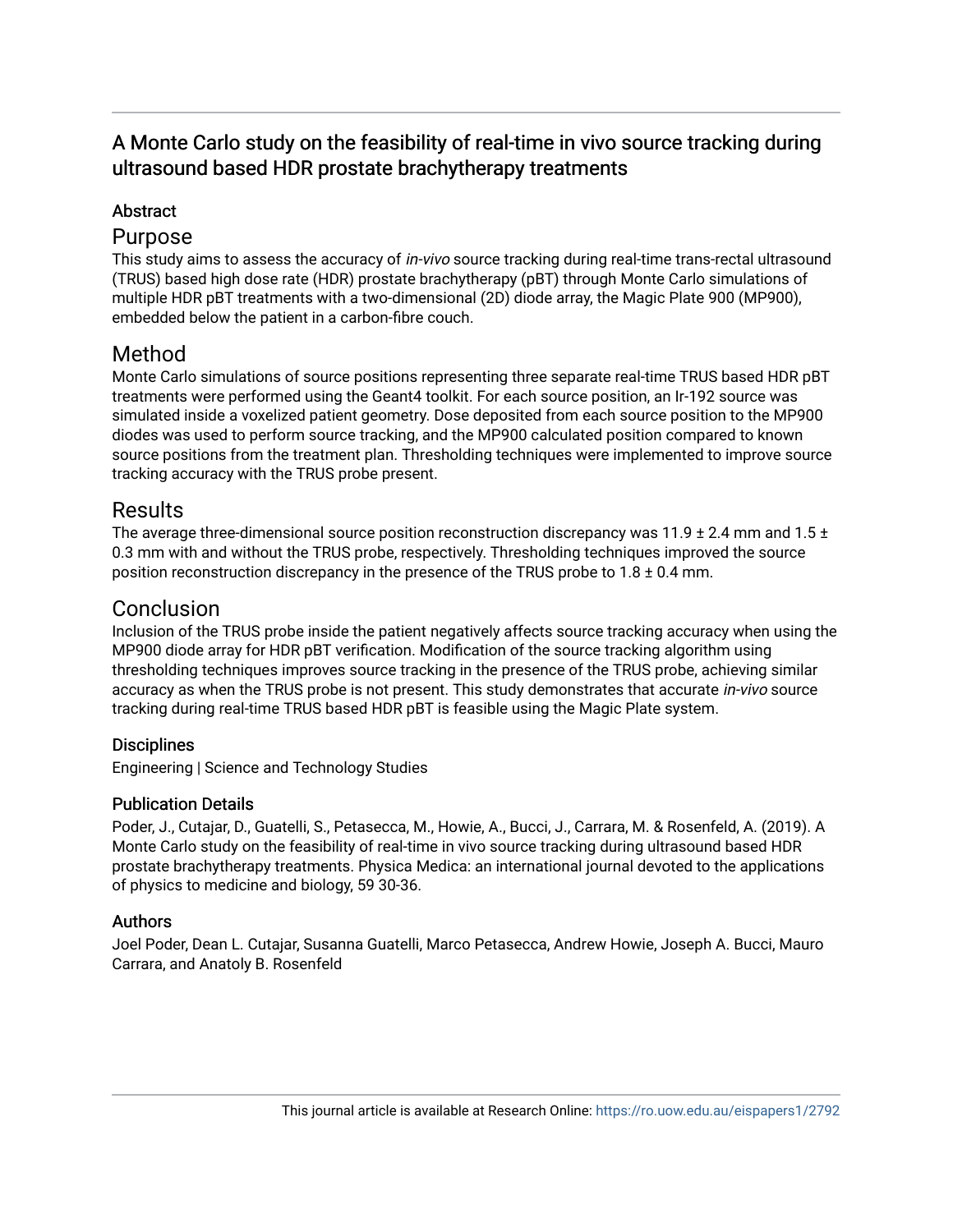#### **ABSTRACT**

**Purpose:** This study aims to assess the accuracy of *in-vivo* source tracking during real-time trans-rectal ultrasound (TRUS) based high dose rate (HDR) prostate brachytherapy (pBT) through Monte Carlo simulations of multiple HDR pBT treatments with a two-dimensional (2D) diode array, the Magic Plate 900 (MP900), embedded below the patient in a carbon-fibre couch.

**Method:** Monte Carlo simulations of source positions representing three separate real-time TRUS based HDR pBT treatments were performed using the Geant4 toolkit. For each source position, an Ir-192 source was simulated inside a voxelized patient geometry. Dose deposited from each source position to the MP900 diodes was used to perform source tracking, and the MP900 calculated position compared to known source positions from the treatment plan. Thresholding techniques were implemented to improve source tracking accuracy with the TRUS probe present.

**Results:** The average three-dimensional source position reconstruction discrepancy was  $11.9 \pm 2.4$  mm and  $1.5 \pm 0.3$  mm with and without the TRUS probe, respectively. Thresholding techniques improved the source position reconstruction discrepancy in the presence of the TRUS probe to 1.8±0.4 mm.

**Conclusion:** Inclusion of the TRUS probe inside the patient negatively affects source tracking accuracy when using the MP900 diode array for HDR pBT verification. Modification of the source tracking algorithm using thresholding techniques improves source tracking in the presence of the TRUS probe, achieving similar accuracy as when the TRUS probe is not present. This study demonstrates that accurate *in-vivo* source tracking during real-time TRUS based HDR pBT is feasible using the Magic Plate system.

**Key words:** *in-vivo***, source tracking, real-time prostate brachytherapy, Magic Plate, MP900, Monte Carlo**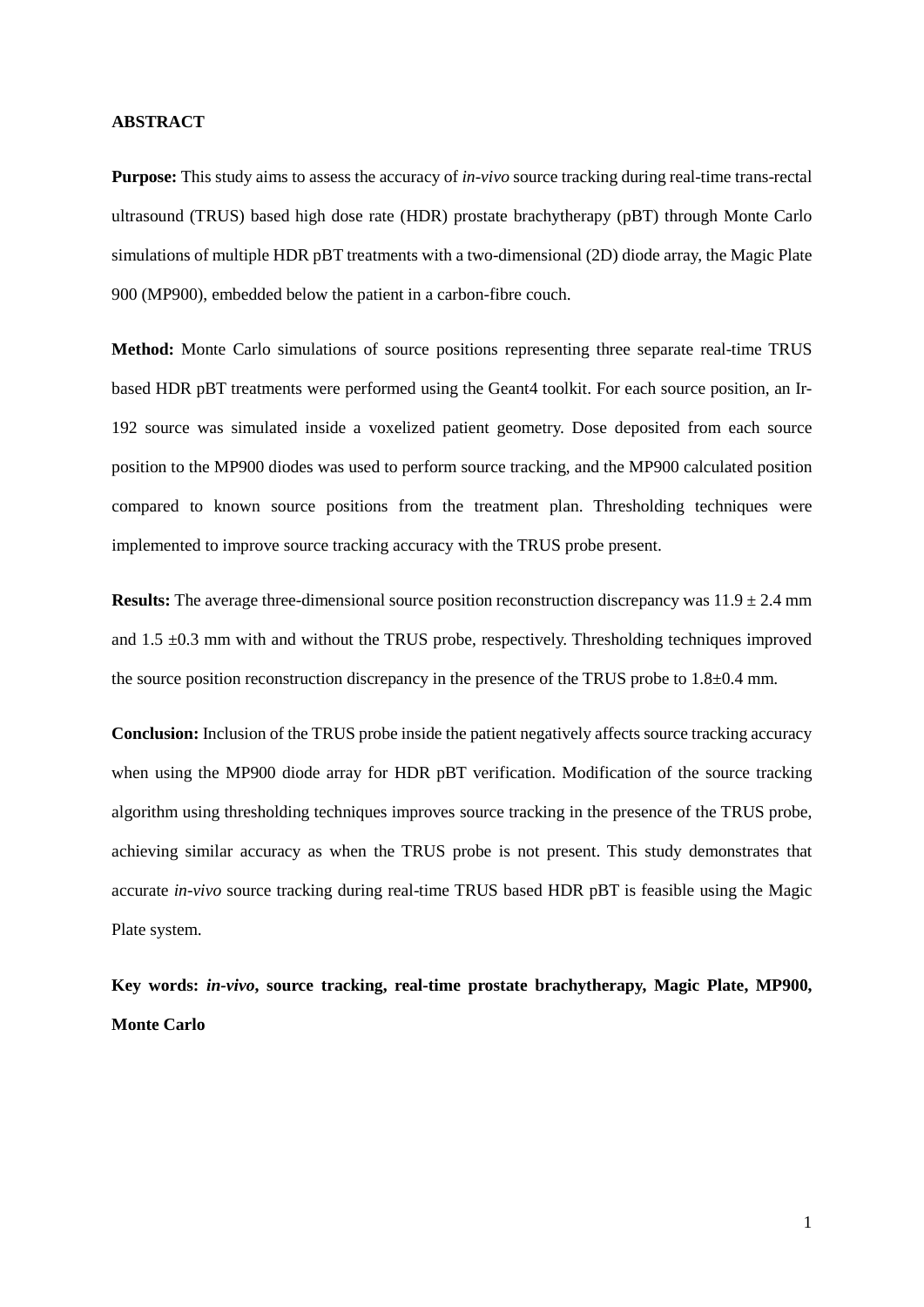### **I.INTRODUCTION**

High dose rate (HDR) prostate brachytherapy (pBT) treatments are widely practiced in the radiation oncology community, most commonly in combination with external beam radiotherapy (EBRT) in the form of a boost. There have been a number of recent studies showing improved quality of life outcome for combined EBRT and HDR brachytherapy compared with EBRT alone [\[1-3\]](#page-19-0). Furthermore, there have been several studies that reported favourable results using HDR brachytherapy as a monotherapy [\[4,](#page-19-1) [5\]](#page-19-2).

HDR pBT treatment plans are traditionally performed with the use of a post-operative CT scan. The major drawback of this technique is that it necessitates movement of the patient off the operating table and out of the dorsal lithotomy position. Multiple studies have reported that movement of the patient in this manor may increase the risk of catheter displacement in the inferior direction, relative to the prostate, in the time between CT scanning and treatment [\[6,](#page-19-3) [7\]](#page-19-4). The use of transrectal ultrasound (TRUS) for treatment planning [\[8\]](#page-19-5) has been shown to reduce the magnitude of these shifts, as well as improve visibility of the prostate and organs at risk (OARs) [\[9\]](#page-19-6). Modern brachytherapy treatment planning systems (BTPS) are able to use the ultrasound echoes of the implanted catheters for the definition of the catheter position within the patient, allowing for 'real-time' HDR pBT treatment planning [\[9\]](#page-19-6). Correct identification of catheter positions on these images however can be difficult, and there remains a need for comprehensive pre-treatment and/or *in-vivo* quality assurance (QA) [\[10-12\]](#page-20-0).

Source tracking of dwell positions during HDR pBT treatments based on electronic portal imaging devices (EPIDs) have been performed previously [\[13-16\]](#page-20-1). However, when used for HDR brachytherapy source tracking, these EPID based devices are required to operate using low frame rates due to poor signal to noise ratios, and when compounded with their inherently slow read out electronics, loss of data for short dwell times can occur [\[14\]](#page-20-2). Furthermore, none of these studies have applied source position identification to TRUS based HDR pBT, where the presence of the TRUS probe is expected to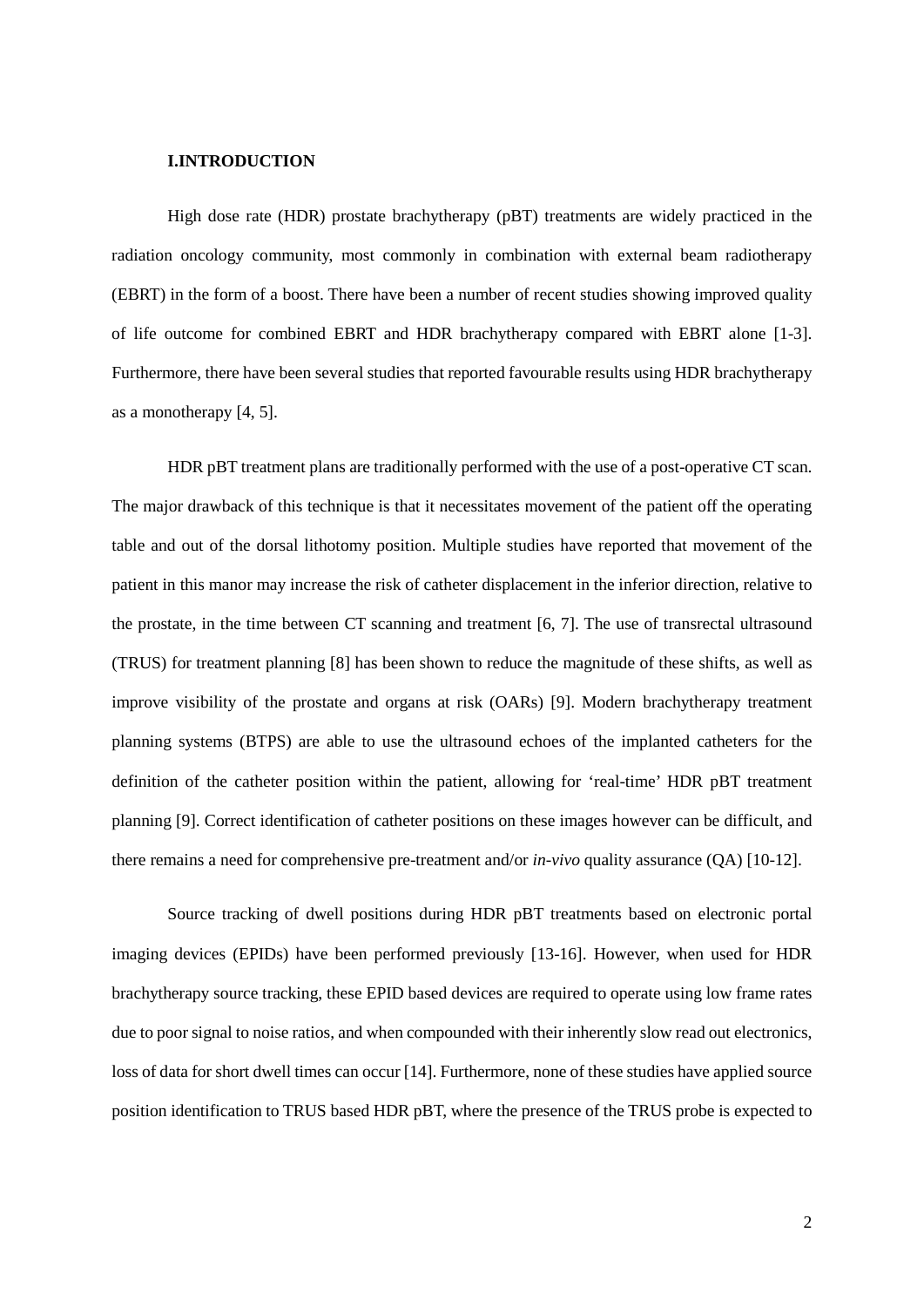attenuate the signal collected by the device significantly, negatively affecting the source tracking accuracy.

The aim of this study is to determine the feasibility of using a 2D diode array, the 'Magic Plate 900' (MP900), developed at the Centre for Medical Radiation Physics (CMRP), University of Wollongong (UoW), for *in-vivo* source tracking during TRUS based HDR pBT. The presence of the TRUS probe was also simulated to evaluate its effect to the source position detection. The source tracking algorithm employed in this study utilizes the relative signal of each of the diodes in the array to perform a distance calculation from the HDR source to each of the diodes in the array as input. The distance from the source to each of the diodes is used in an algorithm based on a nonlinear least squares fit method to localize the source in three dimensions. Further details of the algorithm are described in a previous study [\[17\]](#page-20-3). Studies performed with a previous version of the device, the 'Magic Plate 121' (MP121), in homogeneous phantom media (*i.e.*, the presence of the TRUS probe was not modelled) have reported source localization accuracy of less than 1 mm [\[18-20\]](#page-20-4) and timing resolution of 0.1 seconds [\[18\]](#page-20-4). A previous Monte Carlo study of the MP121, showed that source tracking accuracy with the device embedded in a carbon fibre couch below a patient in the lithotomy position was achievable to within 2 mm for CT based HDR pBT [\[17\]](#page-20-3).

#### **II. MATERIALS AND METHODS**

To assess the feasibility of source localization using the MP900 during TRUS based HDR pBT Monte Carlo simulations were performed using the Geant4 toolkit (v4.10.01)[\[21,](#page-21-0) [22\]](#page-21-1). During the simulations, the Flexisource Ir-192 source (Elekta Brachytherapy, Veenendaal, The Netherlands) was simulated inside a voxelized patient geometry, and the dose deposited within the sensitive volume of each detector in the couch embedded 30x30 diode array was determined. The simulated detector dose was then used to determine the distance of all detectors in the array to each of the simulated source positions, and the array predicted source positions determined using an iterative process. The effect of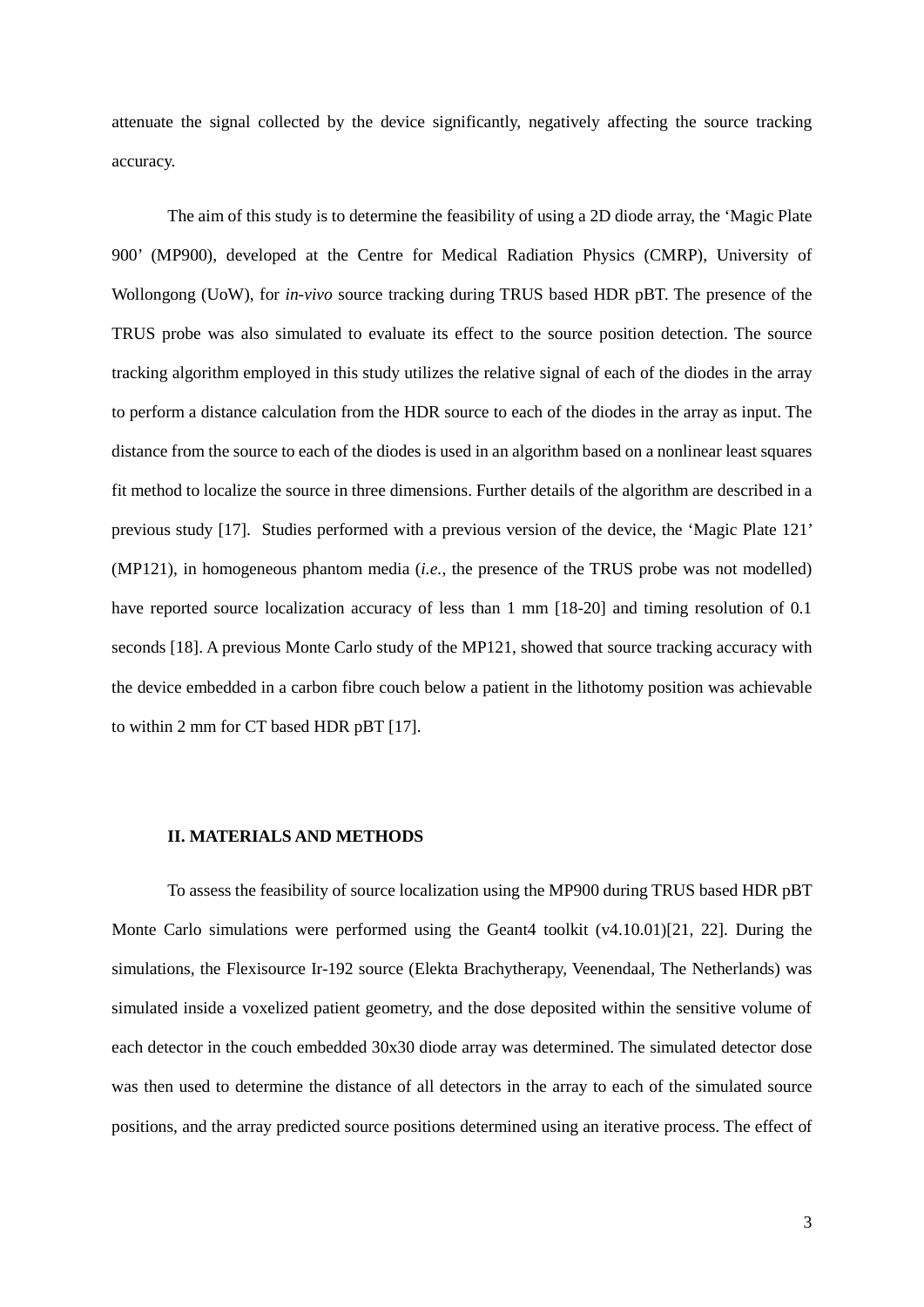the TRUS probe on source localization accuracy was ascertained by performing the simulations both with and without a TRUS probe present in the patient volume.

### **II.A Ir-192 Flexisource**

The geometric model of the Flexisource used in the simulations was obtained from Granero et al.[\[23\]](#page-21-2). The Ir-192 core is modelled as a pure Iridium cylinder of length 3.5 mm and diameter 0.6 mm, it has a physical density of  $22.42$  g/cm<sup>3</sup>. The active Ir-192 core is surrounded by a stainless-steel shell of length 4.6 mm, 0.85 mm outer diameter and inner diameter of 0.67 mm. This results in a shell thickness of 0.09 mm. The composition by weight of the stainless-steel shell is modelled as follows: Fe 67.92%, Cr 19%, Ni 10%, Mn 2%, Si 1% and C 0.08% and the physical density is 7.999  $g/cm<sup>3</sup>$ . A more detailed description and validation of the Flexisource model used in the simulations has been presented in a previous study [\[17\]](#page-20-3).

#### **II.BMagic Plate 900 2-D Diode Array**

The MP900 contains diodes mounted on a 0.6 mm Kapton substrate using the 'edgeless-dropin' technique (Figure 1), as described in a study by Petasecca et al.[\[24\]](#page-21-3). These diodes have an improved angular dependence (less than 2%) compared to those used in the previous design of this system, thereby simplifying the source reconstruction algorithm and improving source tracking accuracy. Furthermore, the diodes have a larger sensitive volume (higher sensitivity) to allow for enhanced signal to noise ratio at larger source-to-detector distance. The diodes are arranged in the Kapton carrier with a 7 mm pitch, resulting in a total array size of 21 cm x 21 cm.

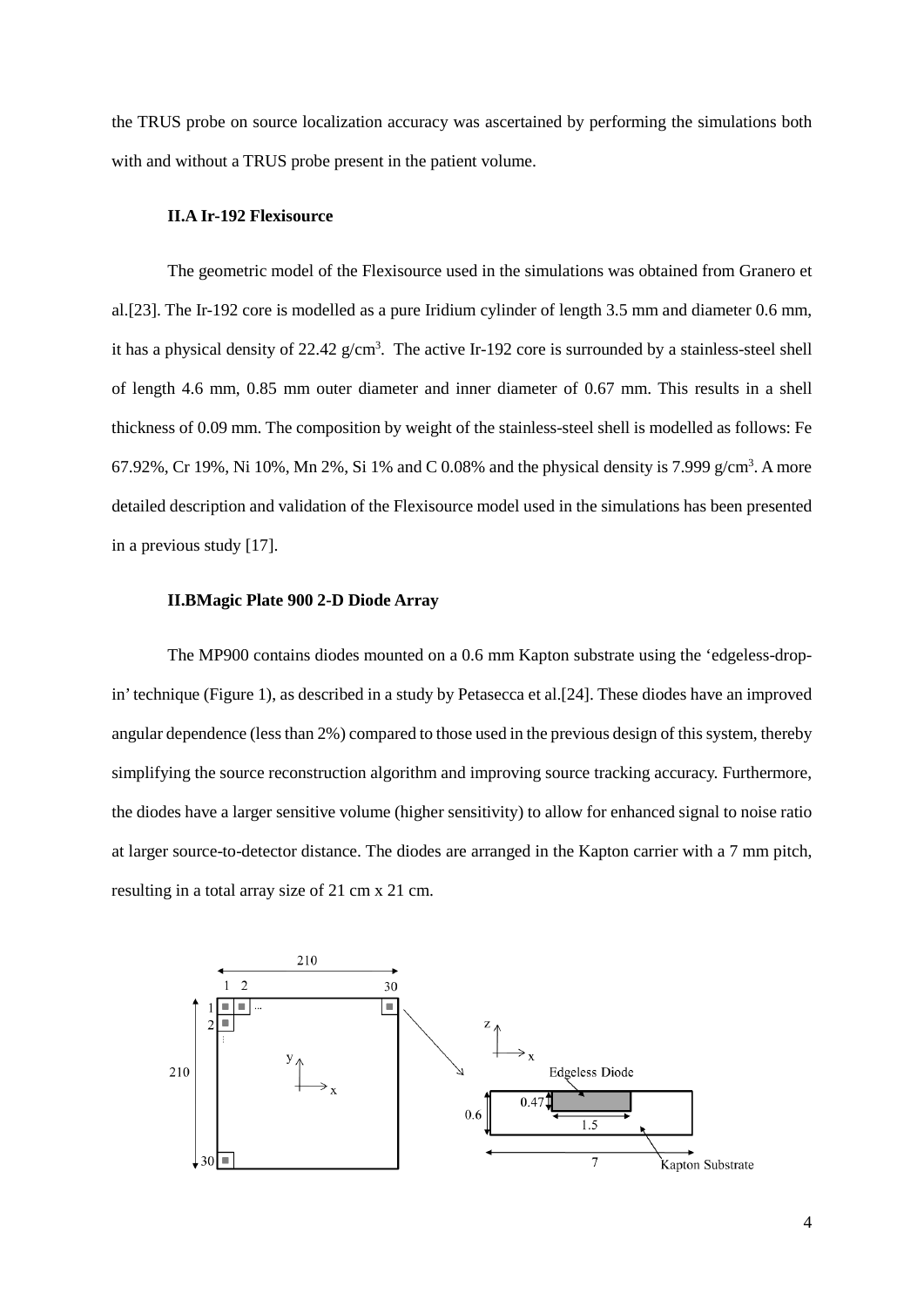Figure 1. Schematic of the MP900 and of the 'edgeless' diode design used source tracking simulations. All dimensions are in millimetres, image is not to scale.

#### **II.C Source Tracking Simulations**

The MP900 was modelled in the source tracking simulations using the Geant4 toolkit (v4.10.01)[\[21,](#page-21-0) [22\]](#page-21-1). The materials and geometry of the MP900 were constructed according to the description of the device in Section II.B, embedded inside a 120 mm thick carbon fibre couch, offset 5 mm from its anterior surface.

The model of the patient anatomy in the simulations was created by converting DICOM CT studysets from HDR pBT treatments. This was accomplished by initially converting the Hounsfield unit (HU) to a mass density values using a CT-density curve, and then converting from mass density to a material using a look up table [\[25-27\]](#page-21-4). The patient geometry in Geant4 is then created as a geometrical phantom consisting of an array of voxels containing the materials (and their compositions) determined from the HU [\[27\]](#page-21-5). The compositions and the densities of materials used in the simulations were obtained from the AAPM TG 186 Report [\[28\]](#page-21-6). The voxel size was set to 3x3x3 mm in this study.

A TRUS probe was modelled inside the rectum of the voxelized patient geometries by utilizing a parallel geometry [\[29\]](#page-22-0) to prevent overlapping volumes in the simulation, e.g. patient rectum and TRUS probe. These overlapping volumes cause errors in the tracking geometry of Geant4 simulations, leading to erroneous results. The TRUS probe was constructed based on the Endocavity Biplane Transducer Type 8848 produced by BK Medical. The model of the probe consisted of a 110x15x3 mm bar of brass (70% Copper, 30% Zinc, effective atomic number of 29.5), embedded inside a cylindrical Silicon casing (length 200 mm, diameter 22 mm). It should be noted that this model may not be representative of the true construction of the model 8848 probe, as details of the internal construction of the probe were unable to be obtained from the manufacturer. Therefore, a model was used that was intended to match the internal construction of the probe to the best of our knowledge and mimicked the construction of a probe analogue previously used in experiments by our institution [\[30\]](#page-22-1). Due to the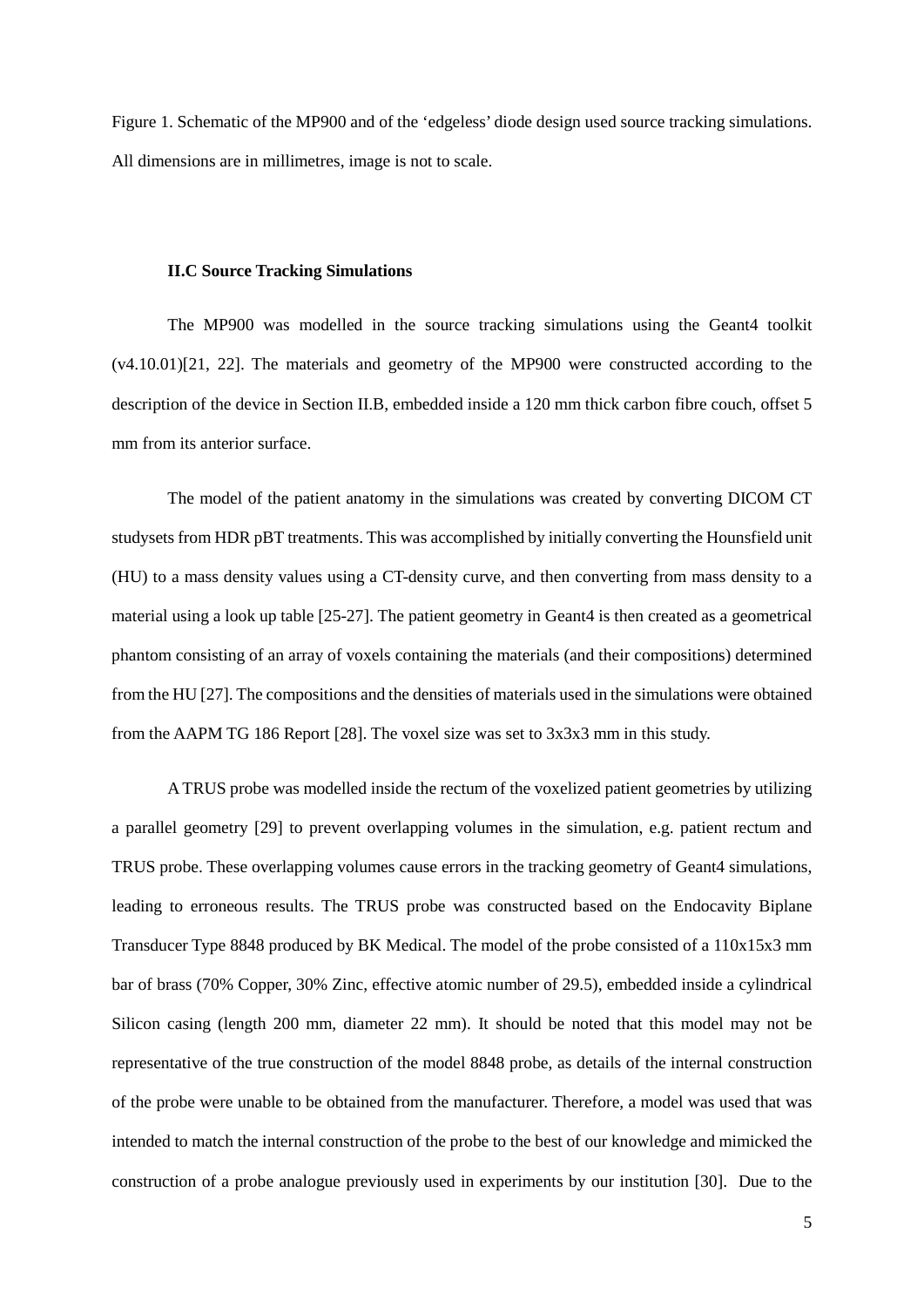presence of the high atomic number materials inside the TRUS probe, it was expected that the TRUS probe would attenuate the signal collected by the MP900 significantly, negatively affecting the source tracking accuracy. Nevertheless, it's important to note that the TRUS probe must remain in the rectum during patient irradiation in order to not modify the patient's anatomy acquired for treatment planning [\[11\]](#page-20-5).

Three complete HDR pBT treatments were simulated, consisting of three unique voxelized patient geometries. The source position locations from the treatment plans were re-created in the simulation geometry by using the three-dimensional source position locations obtained from the DICOM RTPlan files in the BTPS. As the patient geometry is also re-created in the simulations directly from the DICOM files, the position of the dwell locations relative to the patient anatomy in the simulations matches the BTPS. The characteristics of the three HDR pBT plans included in the study are outlined in Table I. The Flexisource model used in the simulations is described in Section II.A. The total energy deposited in the sensitive volume of each diode in the array was tallied during each simulation, which consisted of a total of  $10<sup>9</sup>$  primary photons. The total energy deposited in the sensitive region of each diode was then divided by the mass of the sensitive volume to calculate the dose deposited. The source positions were then determined using the average diode dose as input into an source tracking algorithm [\[17,](#page-20-3) [18,](#page-20-4) [31\]](#page-22-2)

|           | Number of catheters | Number of source positions |
|-----------|---------------------|----------------------------|
| Patient 1 | 19                  | 154                        |
| Patient 2 | າາ                  | 165                        |
| Patient 3 | 18                  | 153                        |

**Table I – Characteristics of the three HDR pBT plans considered in the study.**

Finally, the MP900 determined source positions were compared to known source positions input into the simulations, which were obtained from the Oncentra Prostate (v4.2.3 Elekta Brachytherapy, Veenendaal, The Netherlands) BTPS. Source positions obtained from the BTPS coordinate system were converted to that of the MP900 coordinate system, as the position of the MP900 relative to the patient geometry is known, fixed distance (the MP900 is rigidly embedded into the carbon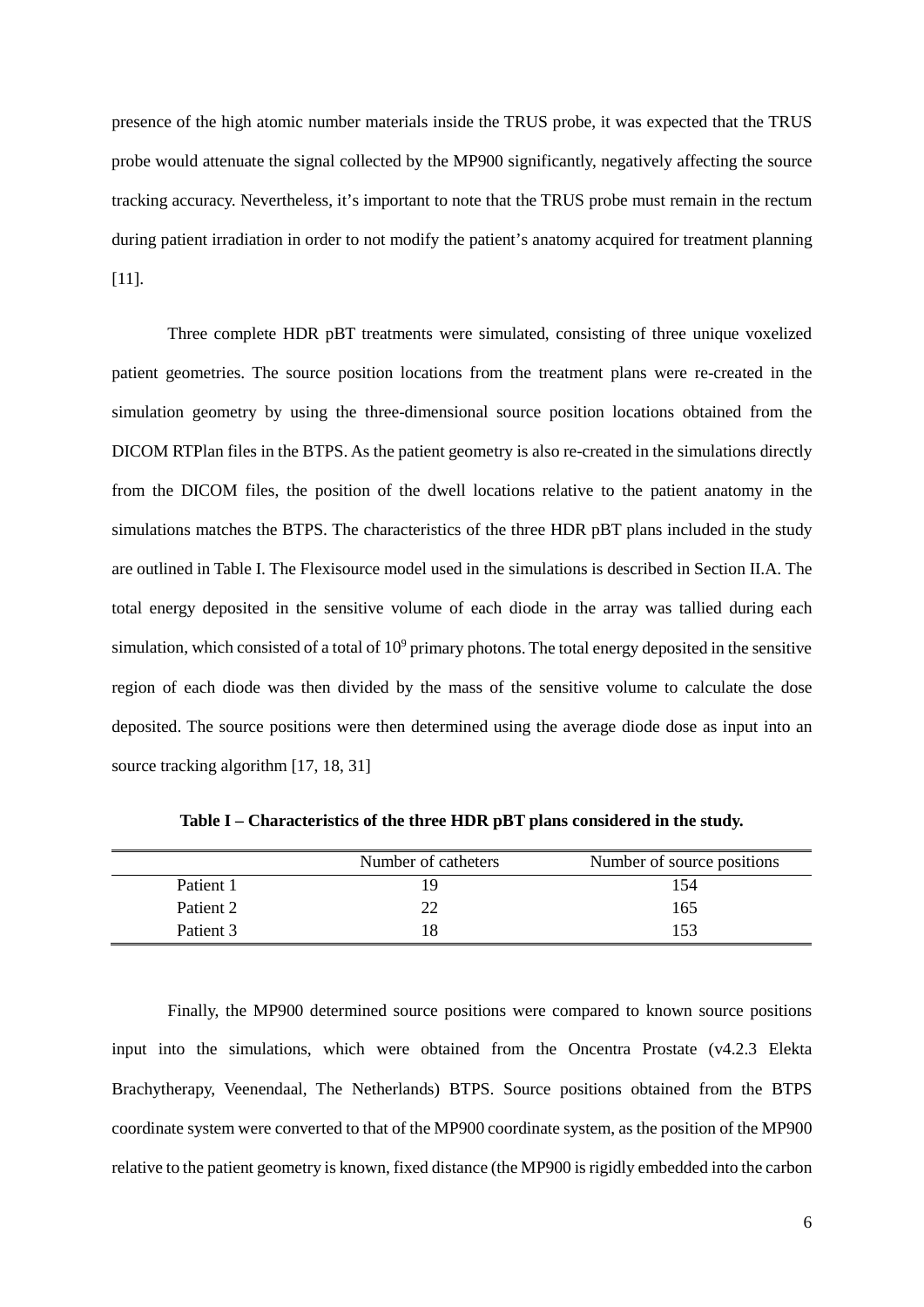fibre couch below the patient) within the simulation geometry. The simulations were repeated with the TRUS probe replaced by tissue equivalent material in the patient geometry to examine the effect of the TRUS probe on the source tracking accuracy.

To determine if the same accuracy of source tracking can be achieved both with and without the TRUS probe present, a thresholding technique was applied to the source tracking algorithm. Firstly, using the data from the simulations with the TRUS probe present, the maximum dose deposited in any diode was found for each source position. Secondly, for each source position in the three patient plans a threshold was applied, ranging from 50% - 90% of the maximum dose deposited in the array in 10% increments. Any diode with dose deposited below this threshold is ignored in the algorithm, and the optimal threshold level found that gave the best results as input into the source tracking algorithm when all source positions from the three treatment plans were considered.

The average and maximum differences between MP900 predicted and actual source positions obtained with the TRUS probe, without the TRUS probe, and TRUS probe corrected (i.e. applying the optimal threshold), were computed and compared across all three patient volumes. Results without the TRUS probe and TRUS probe corrected were also compared by means of a Wilcoxian matched pair test. A p-value of <0.05 was considered significant. The test was performed using the R software (v3.5.1, The R Foundation for Statistical Computing, Vienna, Austria).

### **III. RESULTS**

The average three-dimensional (3D) error vector of source tracking in the presence of the TRUS probe is shown in Table II for each direction within the three patient volumes, including: the patient left-right direction (X), superior-inferior direction (Y), and anterior-posterior direction (Z). The average 3D error vector for all source positions in the three treatment plans was found to be  $11.9 \pm 2.4$  mm (k = 1). Figure 2.a) presents the distance calculation between each diode in the MP900 array from a source position in patient 1's plan with the TRUS probe present. The colour scale represents the MP900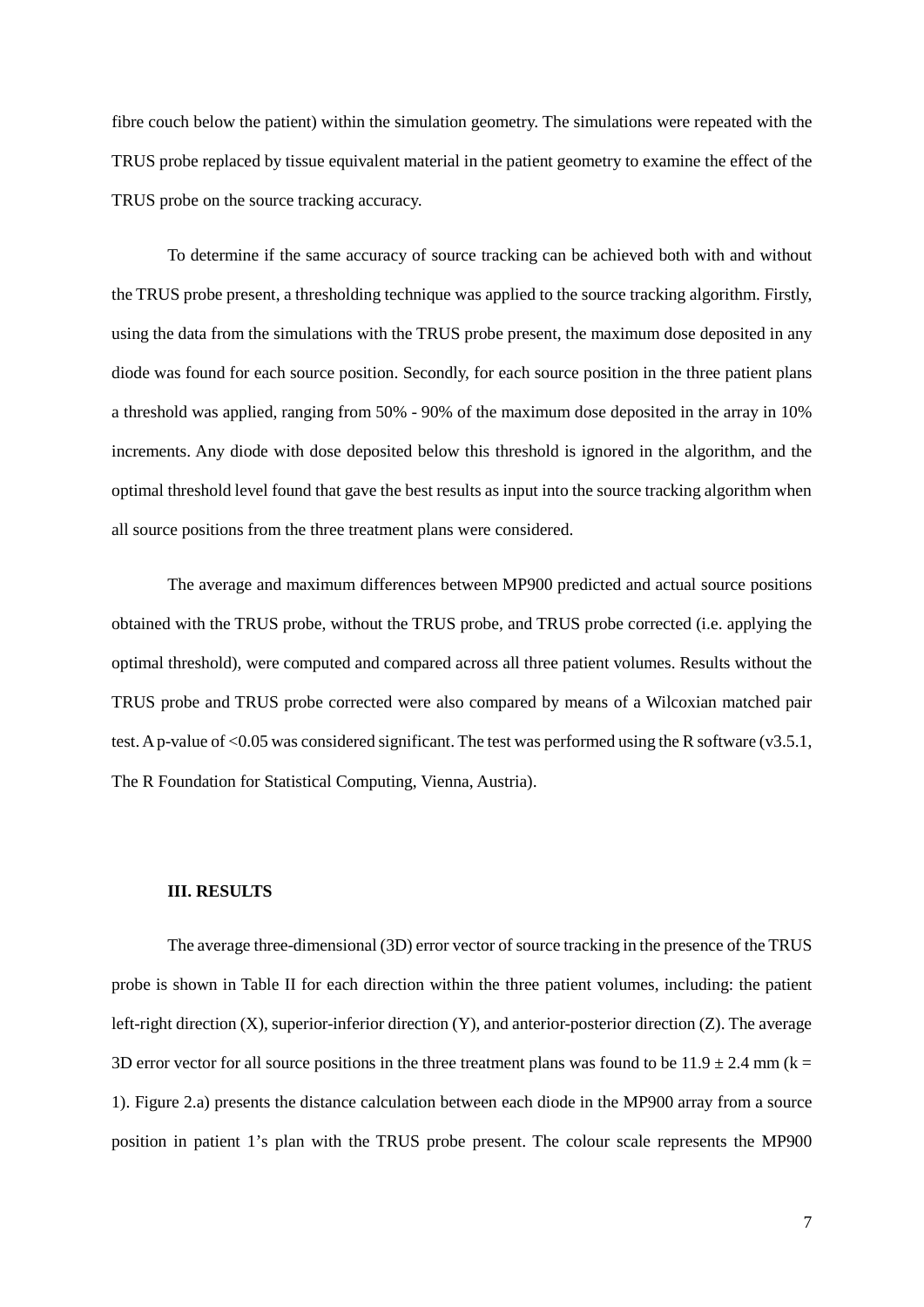calculated distance (in mm) from each diode to the source. The effect of the TRUS probe can clearly be seen in the figure, resulting in an incorrect distance calculation for the diodes shadowed by the probe.



Figure 2.a) Distance calculation (mm) between the source and each diode in the MP900 from a source position in Patient 1 plan, affected by the presence of the TRUS probe.2.b) Distance calculation, without the TRUS probe present, 2.c) Distance calculation with 70% threshold applied, and diodes with red colours not included in the reconstruction algorithm.

The simulations were then repeated without the TRUS probe present in the patient geometry examine the effect of the TRUS probe on the source tracking accuracy. Figure 2.b) presents the distance calculation between each diode in the MP900 array from a source position in patient 1's plan without the TRUS probe present. The average 3D error vector for all source positions in the three treatment plans without the TRUS probe was  $1.5 \pm 0.3$  mm (k = 1).

**Table II – Average difference between MP900 predicted and actual source positions in mm with, without and corrected for a TRUS probe with standard deviation (k=1) in the patient's** 

**rectum.**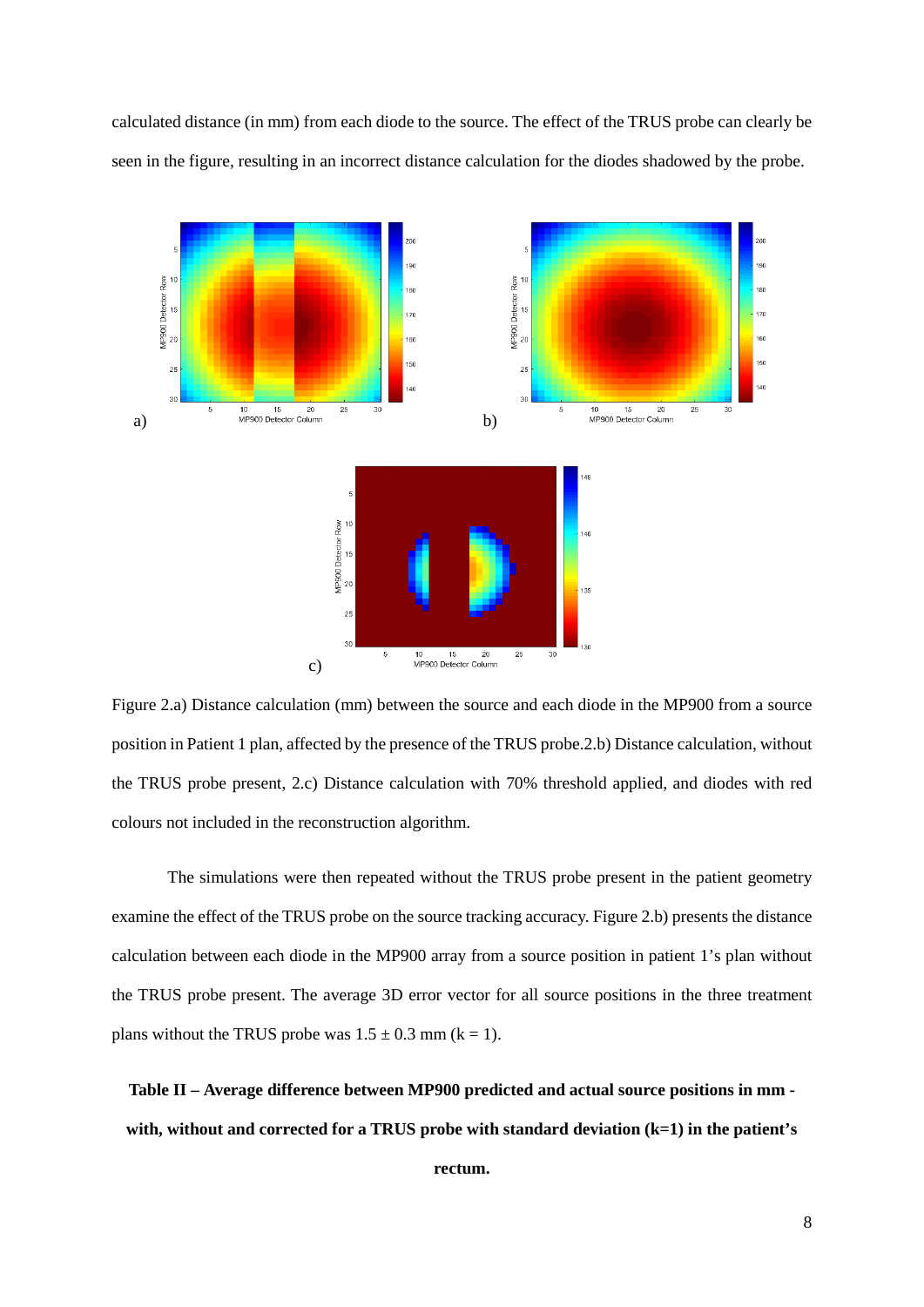|           |               | Patient 1     |               |                | Patient 2     |               |               | Patient 3   |               |
|-----------|---------------|---------------|---------------|----------------|---------------|---------------|---------------|-------------|---------------|
| Error     | With          | Without       | <b>TRUS</b>   | With           | Without       | <b>TRUS</b>   | With TRUS     | Without     | <b>TRUS</b>   |
| Direction | <b>TRUS</b>   | <b>TRUS</b>   | Probe         | <b>TRUS</b>    | <b>TRUS</b>   | Probe         | Probe         | <b>TRUS</b> | Probe         |
|           | Probe         | Probe         | Corrected     | Probe          | Probe         | Corrected     |               | Probe       | Corrected     |
| X         | $6.1 \pm 1.2$ | $0.4 + 0.4$   | $0.6 \pm 0.5$ | $6.6 \pm 1.4$  | $0.4 + 0.4$   | $0.7 \pm 0.6$ | $5.8 \pm 1.3$ | $0.5 + 0.4$ | $0.7 \pm 0.8$ |
| Y         | $6.0 + 1.4$   | $0.4 \pm 0.2$ | $0.6 \pm 0.5$ | $6.3 + 1.1$    | $0.4 \pm 0.2$ | $0.6 \pm 0.4$ | $6.0 \pm 1.5$ | $0.5 + 0.3$ | $0.7 \pm 0.7$ |
| Z         | $8.1 \pm 2.2$ | $1.3 + 0.2$   | $1.6 \pm 0.4$ | $7.8 + 2.7$    | $1.3 \pm 0.2$ | $1.4 + 0.4$   | $8.4 + 2.1$   | $1.5 + 0.5$ | $1.5 \pm 0.8$ |
| 3D        | $11.8 + 2.4$  | $1.4 + 0.3$   | $1.8 \pm 0.6$ | $12.0 \pm 2.5$ | $1.4 \pm 0.3$ | $1.7 + 0.6$   | $11.8 + 2.3$  | $1.7 + 0.4$ | $1.8 + 0.7$   |

A thresholding technique was applied to the verification algorithm with the TRUS probe present. Figure 2.c) presents the distance calculation between each diode in the MP900 array from a source position in patient 1's plan with the TRUS probe present and a 70% threshold applied. As can be seen from the figure, the threshold is able to eliminate the diodes shadowed by the TRUS probe as input into the verification algorithm. The effect of the application of different threshold levels in the source tracking algorithm is shown in Figure 3. The optimal threshold level, averaged over all source positions in the three treatment plans was found to be 70%. By disregarding the signal of all diodes below 70% of the maximum signal of any diode in the array, an average source tracking accuracy of 1.8±0.4 mm can be achieved in the clinically relevant condition of the presence of the TRUS probe inside the rectum.

As can be seen in Table II, the variation in the 3D source tracking accuracy across the three patient volumes is less than 0.5 mm. This result highlights the excellent reproducibility of the MP900 system and associated source tracking algorithm, regardless of variations in patient related tissue inhomogeneities. The maximum difference between MP900 predicted and actual source position was 15.4 mm, 2.2 mm, and 3.0 mm, with the TRUS probe, without the TRUS probe, and TRUS probe corrected (70% threshold), respectively across all three patient volumes. The difference between the latter two datasets was found to be statistically significant, with  $p < 0.001$ .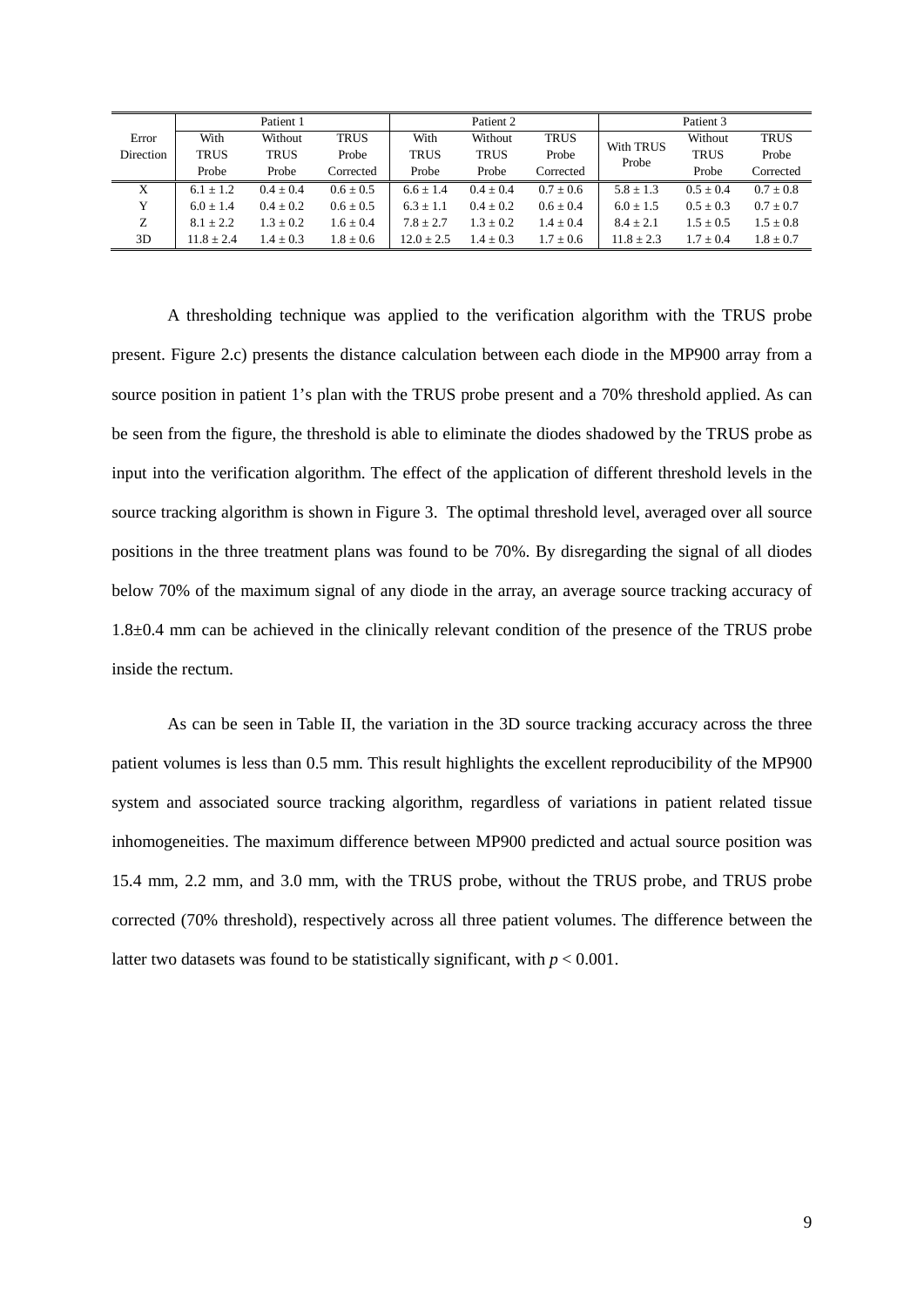

Figure 3. Effect of threshold level in the source tracking algorithm. The 3D error vector in the presence of the TRUS probe is shown in green  $(k=1)$ . The 3D error vector without the TRUS probe is shown in red (k=1). The 3D error vector with different threshold levels applied is shown in blue, pink, and orange, for patients 1, 2 and 3, respectively  $(k=1)$ .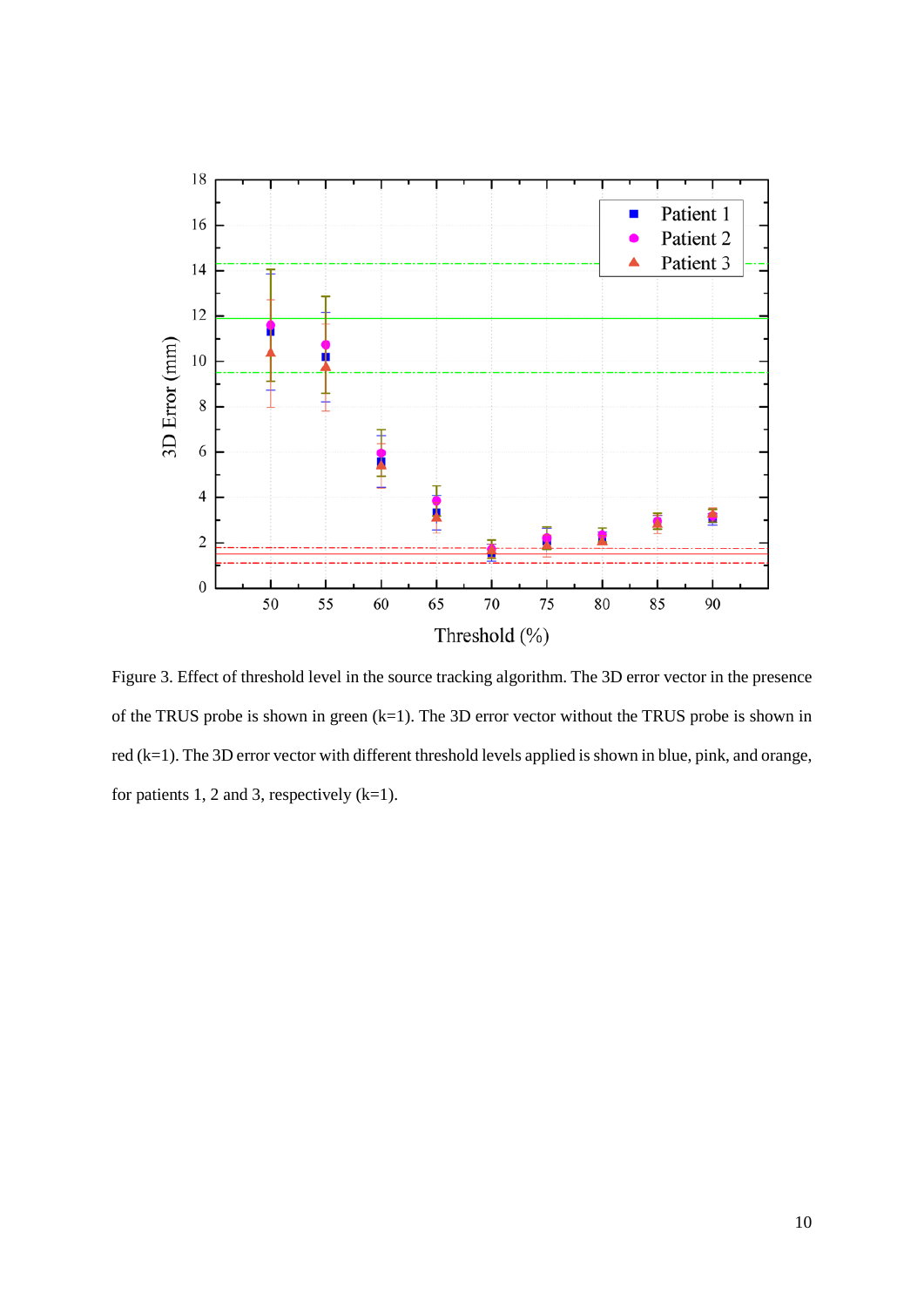

Figure 4. Average 3D source tracking error in each catheter considered in the study for patient  $1, \pm 1$ standard deviation. Red columns show the average error without the TRUS probe. Blue columns show the average error with the TRUS probe present and a 70% threshold level applied.

The results were broken down further to show the average 3D error achieved per catheter (Figure 4) for patient 1 only, both without the TRUS probe and with the 70% threshold level applied. The catheter numbers increase in the posterior to anterior direction; therefore, the increasing catheter number represents an increasing distance between the source and the MP900 array. Typical average distances between the source positions in each catheter and the MP900 array ranged from 95 mm to 145 mm. A trend is observed showing an increased 3D error with increasing average distance between the source and the array.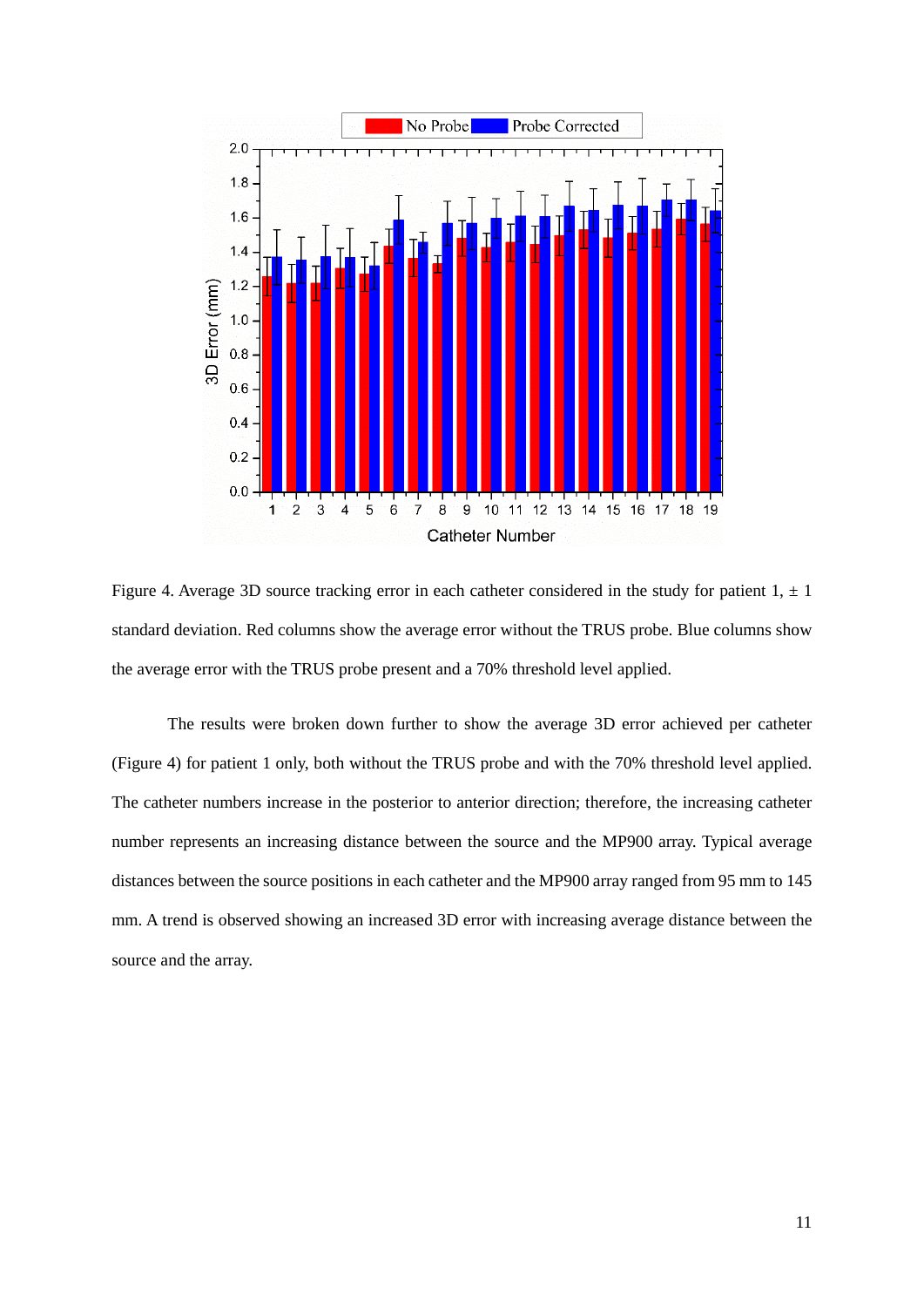

Figure 5. 3D source tracking error in the form of a box-whisker plot for catheter 2 (C2) and catheter 8 (C8). TRUS probe present and TRUS probe corrected results are presented for each catheter.

Figure 5 presents a box-whisker plot focusing on catheter 2 and catheter 8 from the patient 1 plan. Catheter 2 is an example of a catheter which is not shadowed by the TRUS probe as viewed from the MP900 array. Catheter 8 is an example where the TRUS probe shadows the primary radiation from the Ir-192 source from most detectors in the MP900 array.

#### **IV. DISCUSSION**

The presence of the TRUS probe was found to significantly affect the accuracy of source tracking in all three dimensions. Source tracking accuracy without the TRUS probe using the MP900 was found to be similar, but improved by approximately 0.5 mm, to that found previously using the MP121 device [\[17\]](#page-20-3). The major discrepancy remains in the z direction (patient anterior-posterior direction). The discrepancy in the z direction has been shown previously to be in particular due to the non-water equivalence of patient tissue related inhomogeneities between the source and the diode array. This was shown by repeating the simulations with each voxel in the geometry assigned a density of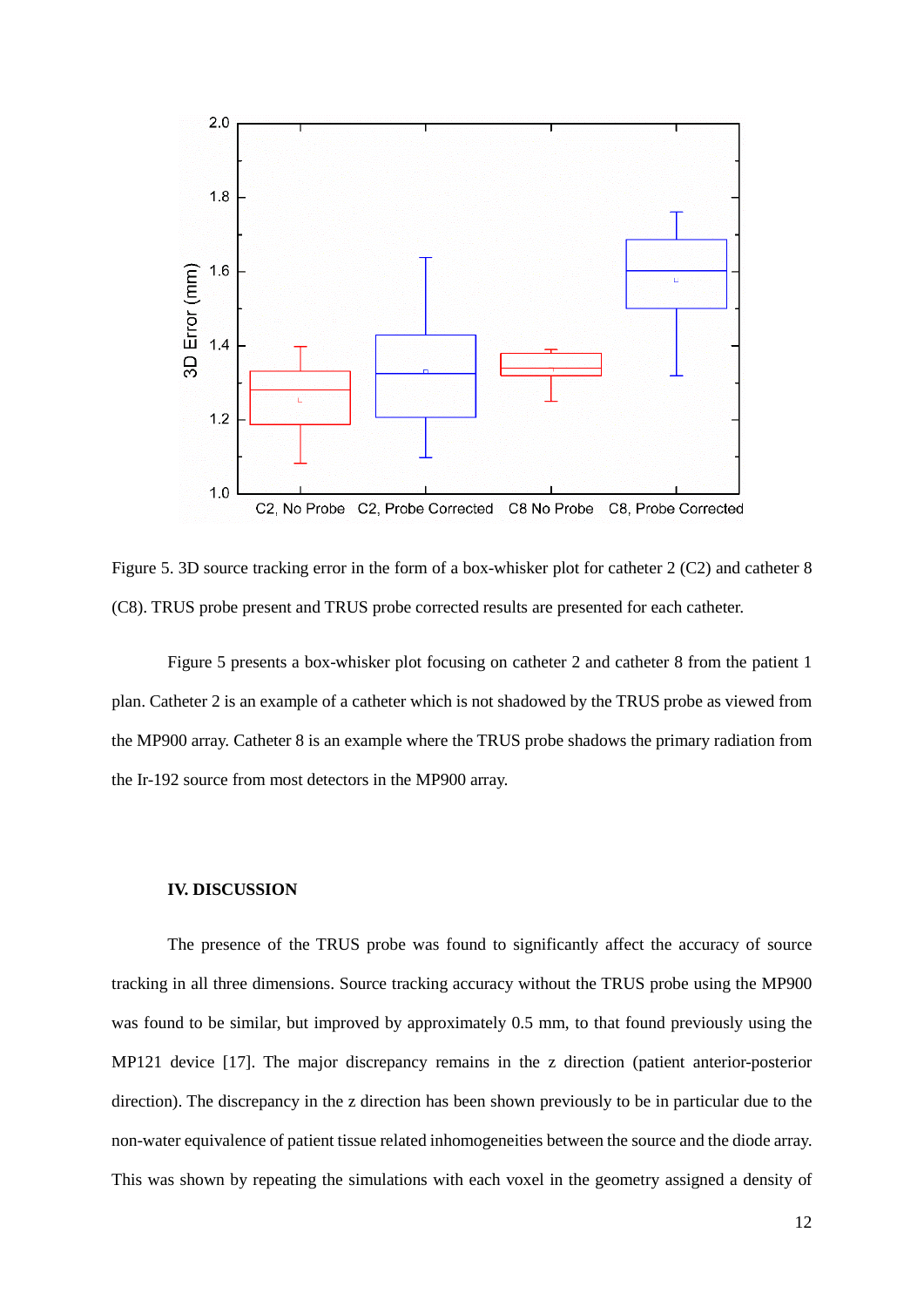water, resulting in a significant improvement in source tracking accuracy [\[17\]](#page-20-3). This effect is highlighted even more so in Figure 4, where an increased 3D error vector is observed with increasing distance between source position and the array, due to the increasing likelihood of the material composition between the source and the array being different to that of water.

The effect of the TRUS probe on source tracking accuracy can be overcome using a thresholding technique. An optimal threshold level of 70% of the maximum diode signal was found for all source positions in three complete HDR pBT treatment plans. With this threshold of 70%, approximately 60% of the detectors in the MP900 are not being used for source position verification for the reported example case (patient 1). However, the total number of detectors used in the verification algorithm under these conditions is on average equal to 315. This is approximately 2.5 times the total number of detectors in the previous version of the device (MP121 array) and justifies the need for the MP900 for this purpose. As shown in Figure 3, the 70% threshold level was found to be optimal for all three patient geometries, and there was remarkably little variation in source tracking accuracy between the three patient geometries. The optimal threshold level may depend more on the TRUS probe design and composition, rather than the patient geometry. The effect of the TRUS probe type and design on the optimal threshold level will be investigated further in future experimental studies with the MP900.

Source position detection is in principle impossible, even applying a threshold technique, if the source is so close to the probe that its primary radiation oriented towards the array is shielded by the probe. Defining *a* the distance between the centre of the TRUS probe and the array, *b* the distance between the upper surface of the TRUS probe and the source, *h* the length of the array (i.e. 100 mm for the MP121 and 210 mm for the MP900) and *d* the diameter of the probe (i.e. 22 mm for the Endocavity Biplane Transducer Type 8848 produced by BK Medical) (Figure 6.a)), the following equation  $\frac{a+b+a/2}{h} = \frac{b+a/2}{d}$  is valid when the "shadow" of the source matches the lateral edges of the array. In Figure 6.b), this equation was used to simulate *b* depending on both *a* and the diode array dimensions. According to the plot, the use of MP900 allows the reconstruction of the source position even if it is over the TRUS probe and close to it, covering all the possible clinical situations. This wouldn't be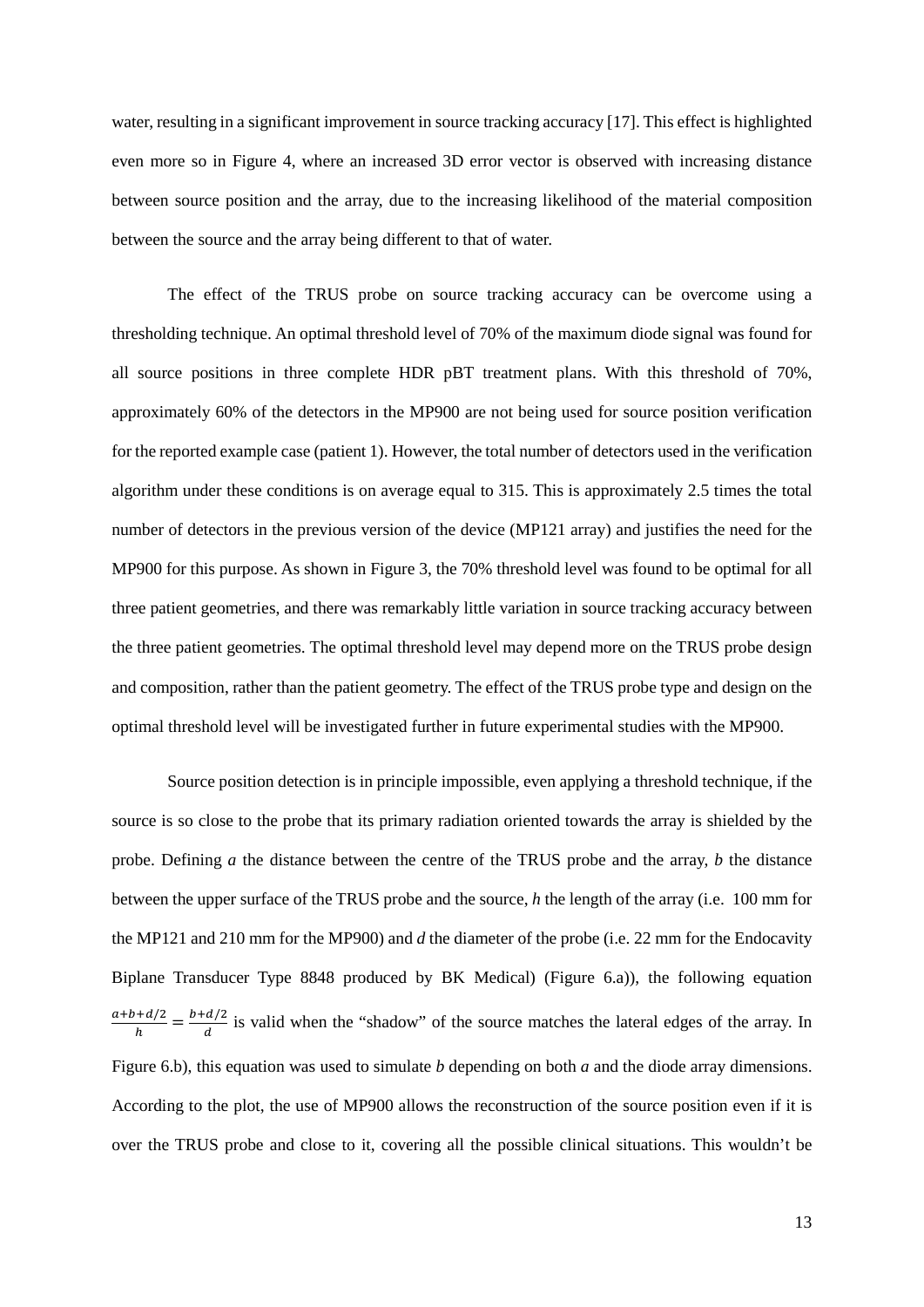possible with the MP121, in particular at increasing distances between TRUS probe and detector array. A typical clinical example is shown in Figure 6.c), with a needle 10.4 mm over the TRUS surface.

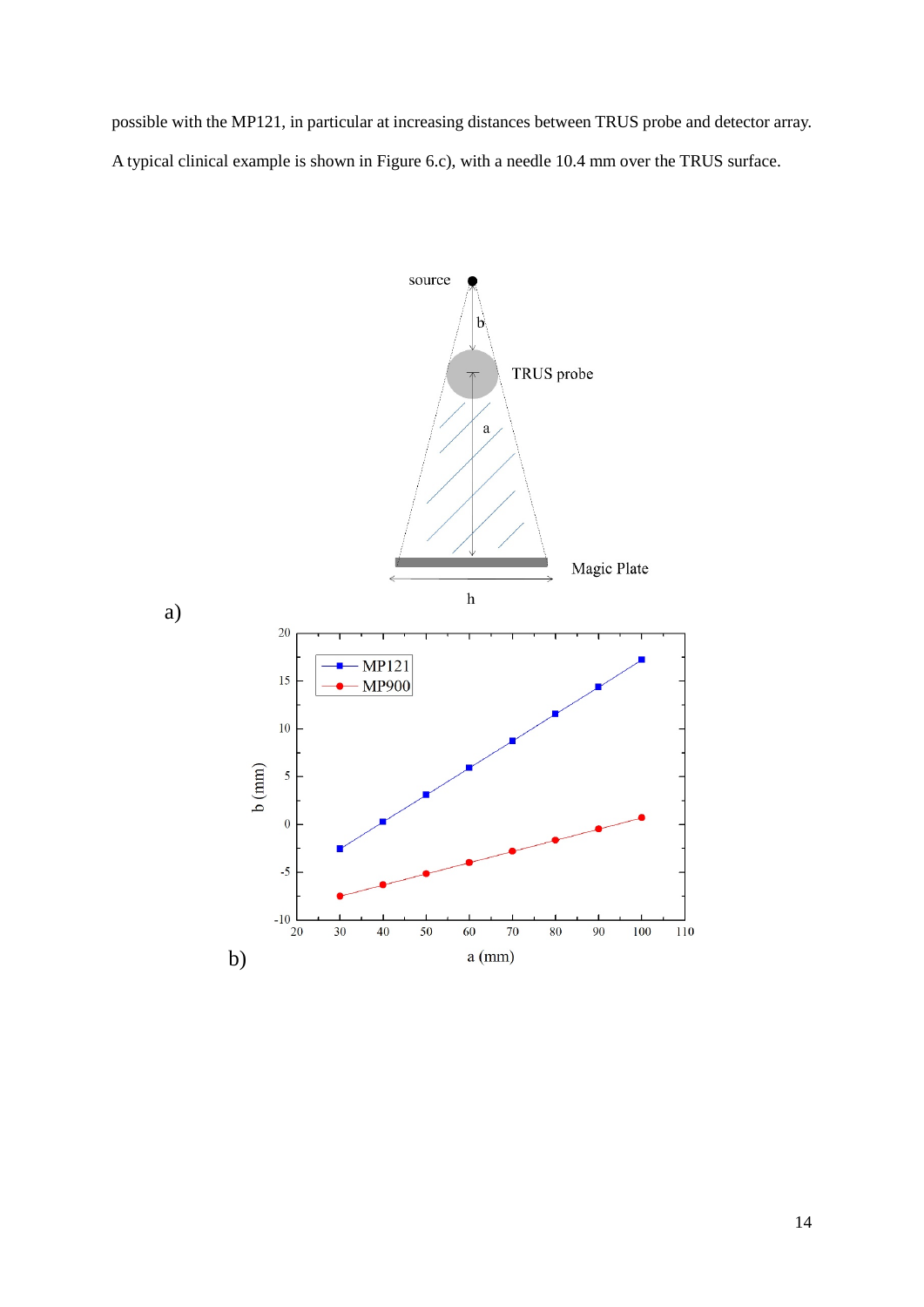

Figure 6.a) Schematic of the setup with the source, TRUS probe and Magic Plate array. *a* is the distance between the centre of the TRUS probe and the array; *b* is the distance between the external surface of the TRUS probe and the source; *h* is the length of the array; *d* is the diameter of the probe. Image is not to scale; b) Minimum source-probe distance *b* necessary to avoid the complete shielding of the primary radiation of the source that would be detected by the array, plotted at changing array-probe distance *a*; c) TRUS image of the prostate after needle implantation. The closest needle is 10.4 mm over the TRUS probe.

Figure 5 shows on patient 1 an example of a catheter (catheter 2) which is not shadowed by the TRUS probe as viewed from the MP900 array and of a catheter (catheter 8) where the TRUS probe shadows the primary radiation from the Ir-192 source from most detectors in the MP900 array. Even for catheter 8, which is positioned directly anterior to the TRUS probe, the modified source tracking algorithm results in a similar source tracking accuracy to when no probe is present. However, when compared to catheter 2, the modified source tracking algorithm applied to catheter 8 results in larger discrepancies relative to when there is no probe present. As shown in table 2, there is a higher standard deviation of the 3D error results in the TRUS probe corrected group (0.6 mm) compared to the results without the TRUS probe (0.3 mm). This is due to the larger uncertainty in correcting for the presence of the TRUS probe for catheters that are located directly above the probe where less detectors in the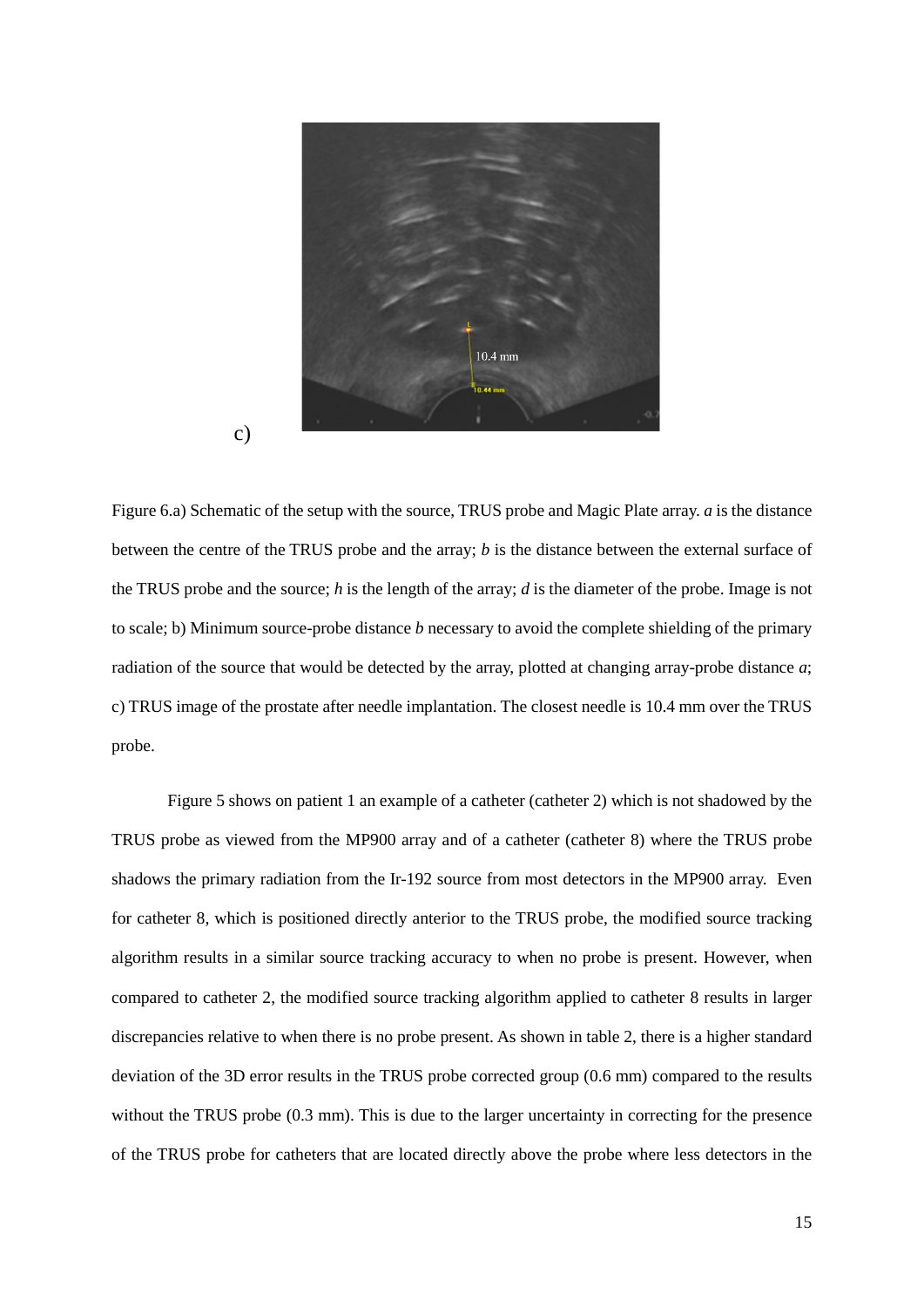MP900 array can be used for input into the verification algorithm. In general, 3D errors resulted significantly higher ( $p < 0.001$ ) in the TRUS probe corrected group than in the group without TRUS probe. Nevertheless, an average source tracking accuracy lower than 2 mm (i.e.,  $1.8\pm0.4$  mm) can be achieved in the clinically relevant condition of the presence of the TRUS probe inside the rectum, after application of the TRUS probe correction method.

The results from this study indicate that the MP900 will have sufficient sensitivity to detect errors of approximately 2 mm in the delivery of TRUS based HDR pBT treatments. Such errors may include incorrect catheter connection, incorrect source strength, or incorrect reference length entered into the BTPS. Errors of this magnitude may also be due to uncertainties in reconstruction of catheters on ultrasound images, for example Rylander et al.[\[10\]](#page-20-0) have shown that errors in catheter reconstruction on TRUS images relative to MRI may be up to 9.6 mm. Furthermore, possible needle displacements occurring during the treatment planning phase (i.e., post-imaging intra-fraction modifications), which might result in changes in the dosimetry of the prostate and OARs [\[11,](#page-20-5) [32\]](#page-22-3), could also be detected by the use of MP900.

There still remains, however, a number of significant challenges that must be overcome before translating these source tracking simulation studies to routine *in-vivo* source tracking in clinical practice. One example is the poor signal to noise ratio experienced by the detector system at such large source to detector distances, when the detector system is placed beneath the patient during HDR pBT. This poor signal to noise ratio necessitates the use of longer integration times in the detector system and may therefore preclude the system from performing real-time source tracking analysis. This issue has been discussed in previous publications on the use of EPID devices for source tracking [\[13-16\]](#page-20-1). The Magic Plate system, however, is capable of operating with variable integration times between  $14 - 9900 \,\mu s$ , with a stable sampling frequency between  $0.1 - 10$  kHz. Previous publications on the application of the Magic Plate system to HDR brachytherapy source tracking have demonstrated that real-time analysis is possible [\[18,](#page-20-4) [19\]](#page-21-7). Optimisation of detector integration times and sampling frequencies when performing source tracking *in-vivo* will be a focus of future publications.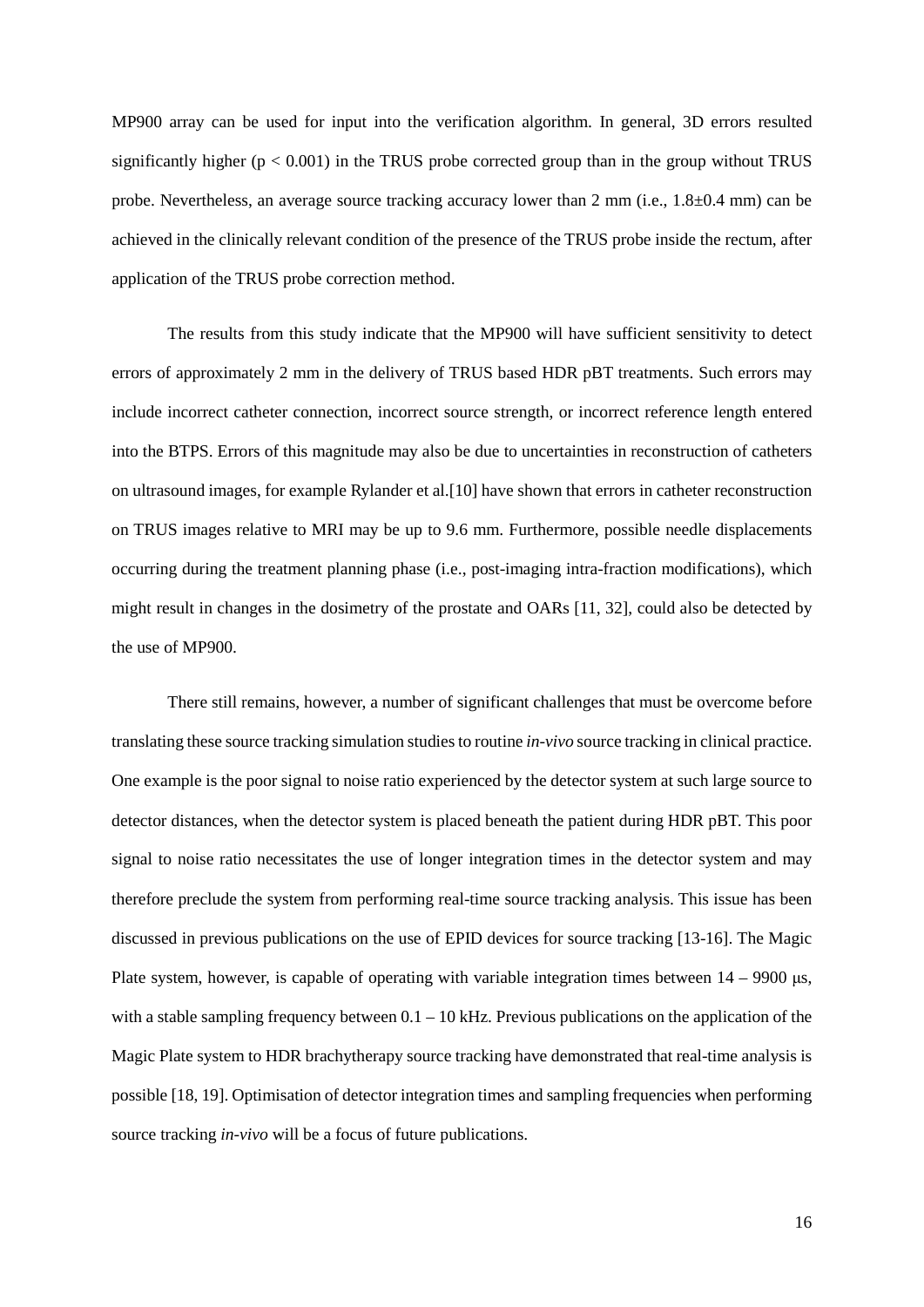Another challenge that is still to be overcome is the registration of the MP900 to the BTPS coordinate system. The accuracy of source tracking can only be as good as the registration between these coordinate systems, and previous publications have incorporated stereoscopic imaging [\[13,](#page-20-1) [14\]](#page-20-2), or electromagnetic tracking [\[33\]](#page-22-4) in attempts to perform this registration. However, this issue remains one of the most significant challenges for accurate localisation of the source position and will also be a focus of future publications on experimental results using the MP900 system in combination with gel phantoms.

### **V. CONCLUSION**

This study presents a novel methodology for performing source tracking during real-time TRUS based HDR pBT. Inclusion of the TRUS probe inside the patient was shown to negatively affect source tracking accuracy. However, modification of the source tracking algorithm using thresholding techniques was shown to improve source tracking in the presence of the TRUS probe. An optimal threshold level of 70% of the maximum diode signal at each source position was determined for all source positions in three complete HDR pBT treatment plans, with minor variation observed across the three patient volumes. Using this thresholding technique, similar accuracy can be achieved as to when the TRUS probe is not present inside the patient volume, highlighting the robustness of the proposed solution.

### **ACKNOWLEDGEMENTS**

The authors would like to acknowledge the University of Wollongong Information Management & Technology Services (IMTS) for computing time on the UOW High Performance Computing Cluster. This research was supported by the National Computer Merit Allocation Scheme (NCMAS) project zi60, as well as the Australian Government Research Training Program (RTP).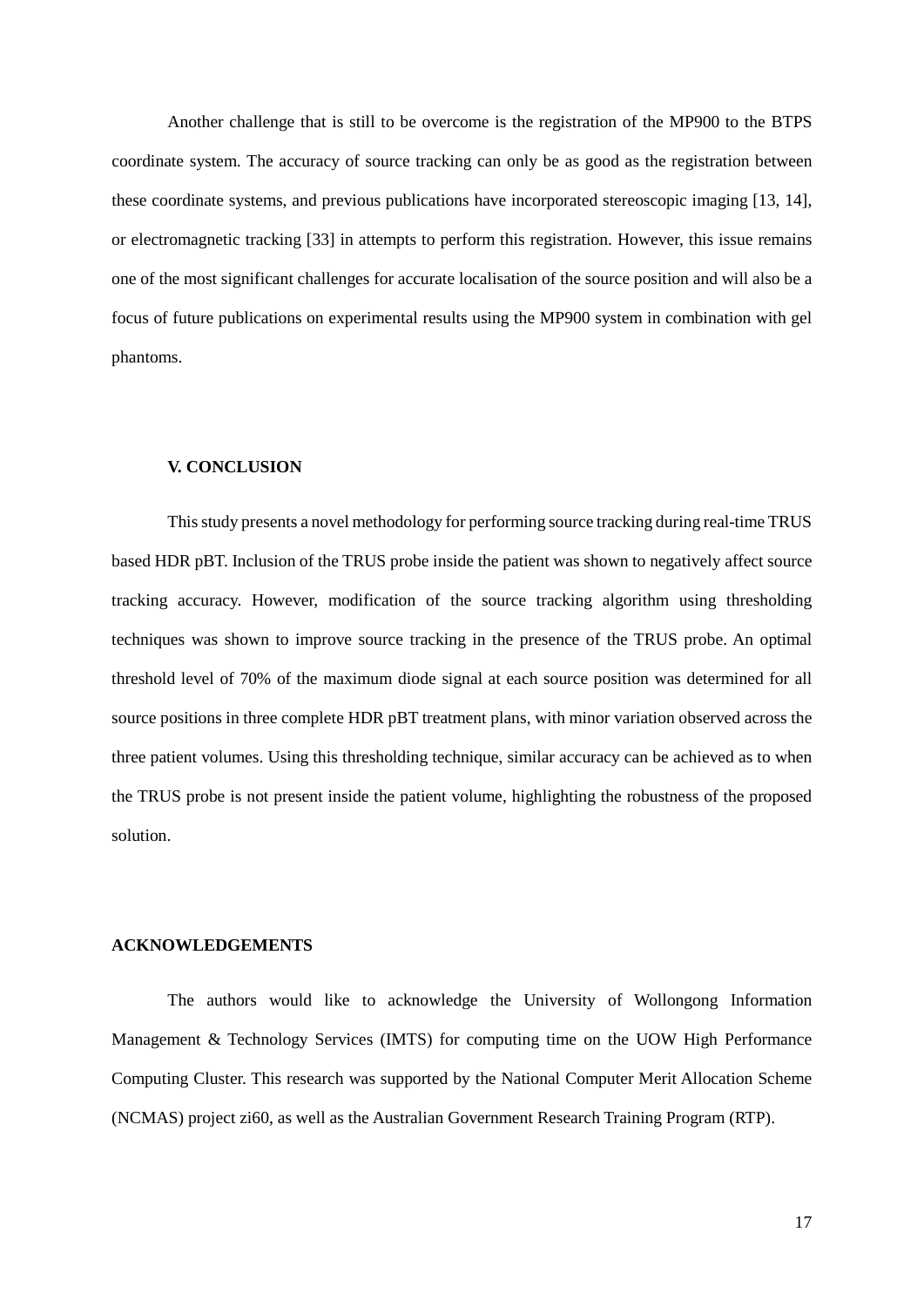#### **REFERENCES**

<span id="page-19-0"></span>[1] Hoskin P, Rojas A, Ostler P, Hughes R, Lowe G, Bryant L. Quality of life after radical radiotherapy for prostate cancer: longitudinal study from a randomised trial of external beam radiotherapy alone or in combination with high dose rate brachytherapy. Clinical Oncology. 2013;25:321-7.

[2] Hoskin PJ, Motohashi K, Bownes P, Bryant L, Ostler P. High dose rate brachytherapy in combination with external beam radiotherapy in the radical treatment of prostate cancer: initial results of a randomised phase three trial. Radiotherapy and Oncology. 2007;84:114-20.

[3] Hoskin PJ, Rojas AM, Bownes PJ, Lowe GJ, Ostler PJ, Bryant L. Randomised trial of external beam radiotherapy alone or combined with high-dose-rate brachytherapy boost for localised prostate cancer. Radiotherapy and Oncology. 2012;103:217-22.

<span id="page-19-1"></span>[4] Jawad MS, Dilworth JT, Gustafson GS, Ye H, Wallace M, Martinez A, et al. Outcomes Associated With 3 Treatment Schedules of High-Dose-Rate Brachytherapy Monotherapy for Favorable-Risk Prostate Cancer. International Journal of Radiation Oncology • Biology • Physics. 2016;94:657-66.

<span id="page-19-2"></span>[5] Barkati M, Williams SG, Foroudi F, Tai KH, Chander S, van Dyk S, et al. High-Dose-Rate Brachytherapy as a Monotherapy for Favorable-Risk Prostate Cancer: A Phase II Trial. International Journal of Radiation Oncology • Biology • Physics. 2012;82:1889-96.

<span id="page-19-3"></span>[6] Whitaker M, Hruby G, Lovett A, Patanjali N. Prostate HDR brachytherapy catheter displacement between planning and treatment delivery. Radiotherapy and Oncology. 2011;101:490-4.

<span id="page-19-4"></span>[7] Poder J, Whitaker M. Robustness of IPSA optimized high-dose-rate prostate brachytherapy treatment plans to catheter displacements. Journal of contemporary brachytherapy. 2016;8:201.

<span id="page-19-5"></span>[8] Doyle AJ, King DM, Browne JE. A review of the recommendations governing quality assurance of ultrasound systems used for guidance in prostate brachytherapy. Physica Medica. 2017;44:51-7.

<span id="page-19-6"></span>[9] Batchelar DL, Chung HT, Loblaw A, Law N, Cisecki T, Morton GC. Intraoperative ultrasoundbased planning can effectively replace postoperative CT-based planning for high-dose-rate brachytherapy for prostate cancer. Brachytherapy. 2016;15:399-405.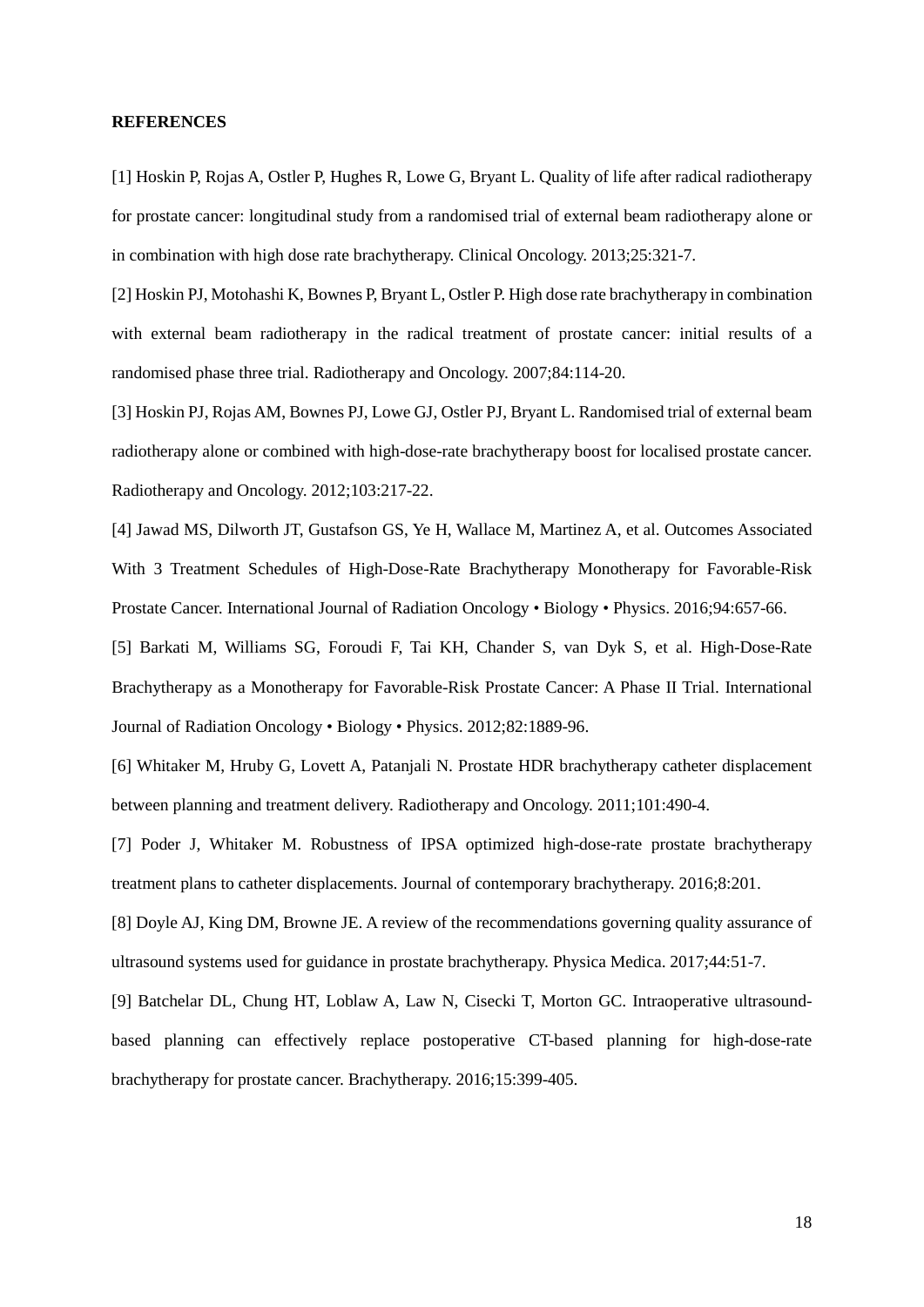<span id="page-20-0"></span>[10] Rylander S, Buus S, Pedersen EM, Bentzen L, Tanderup K. Dosimetric impact of contouring and needle reconstruction uncertainties in US-, CT- and MRI-based high-dose-rate prostate brachytherapy treatment planning. Radiotherapy and Oncology. 2017;123:125-32.

<span id="page-20-5"></span>[11] Carrara M, Tenconi C, Rossi G, Borroni M, Cerrotta A, Grisotto S, et al. In vivo rectal wall measurements during HDR prostate brachytherapy with MOSkin dosimeters integrated on a trans-rectal US probe: Comparison with planned and reconstructed doses. Radiotherapy and Oncology. 2016;118:148-53.

[12] Mason J, Mamo A, Al-Qaisieh B, Henry AM, Bownes P. Real-time in vivo dosimetry in high dose rate prostate brachytherapy. Radiotherapy and Oncology. 2016;120:333-8.

<span id="page-20-1"></span>[13] Smith RL, Haworth A, Panettieri V, Millar JL, Franich RD. A method for verification of treatment delivery in HDR prostate brachytherapy using a flat panel detector for both imaging and source tracking. Medical physics. 2016;43:2435-42.

<span id="page-20-2"></span>[14] Smith RL, Hanlon M, Panettieri V, Millar JL, Matheson B, Haworth A, et al. An integrated system for clinical treatment verification of HDR prostate brachytherapy combining source tracking with pretreatment imaging. Brachytherapy. 2018;17:111-21.

[15] Smith RL, Haworth A, Panettieri V, Millar JL, Franich RD. 3D catheter reconstruction in HDR prostate brachytherapy for pre-treatment verification using a flat panel detector. Physica Medica. 2017;39:121-31.

[16] Fonseca GP, Podesta M, Bellezzo M, Van den Bosch MR, Lutgens L, Vanneste BG, et al. Online pretreatment verification of high-dose rate brachytherapy using an imaging panel. Physics in Medicine & Biology. 2017;62:5440.

<span id="page-20-3"></span>[17] Poder J, Cutajar D, Guatelli S, Petasecca M, Howie A, Bucci J, et al. HDR brachytherapy in vivo source position verification using a 2D diode array: A Monte Carlo study. Journal of applied clinical medical physics. 2018;19:163-72.

<span id="page-20-4"></span>[18] Espinoza A, Petasecca M, Fuduli I, Howie A, Bucci J, Corde S, et al. The evaluation of a 2D diode array in "magic phantom" for use in high dose rate brachytherapy pretreatment quality assurance. Medical Physics. 2015;42:663-73.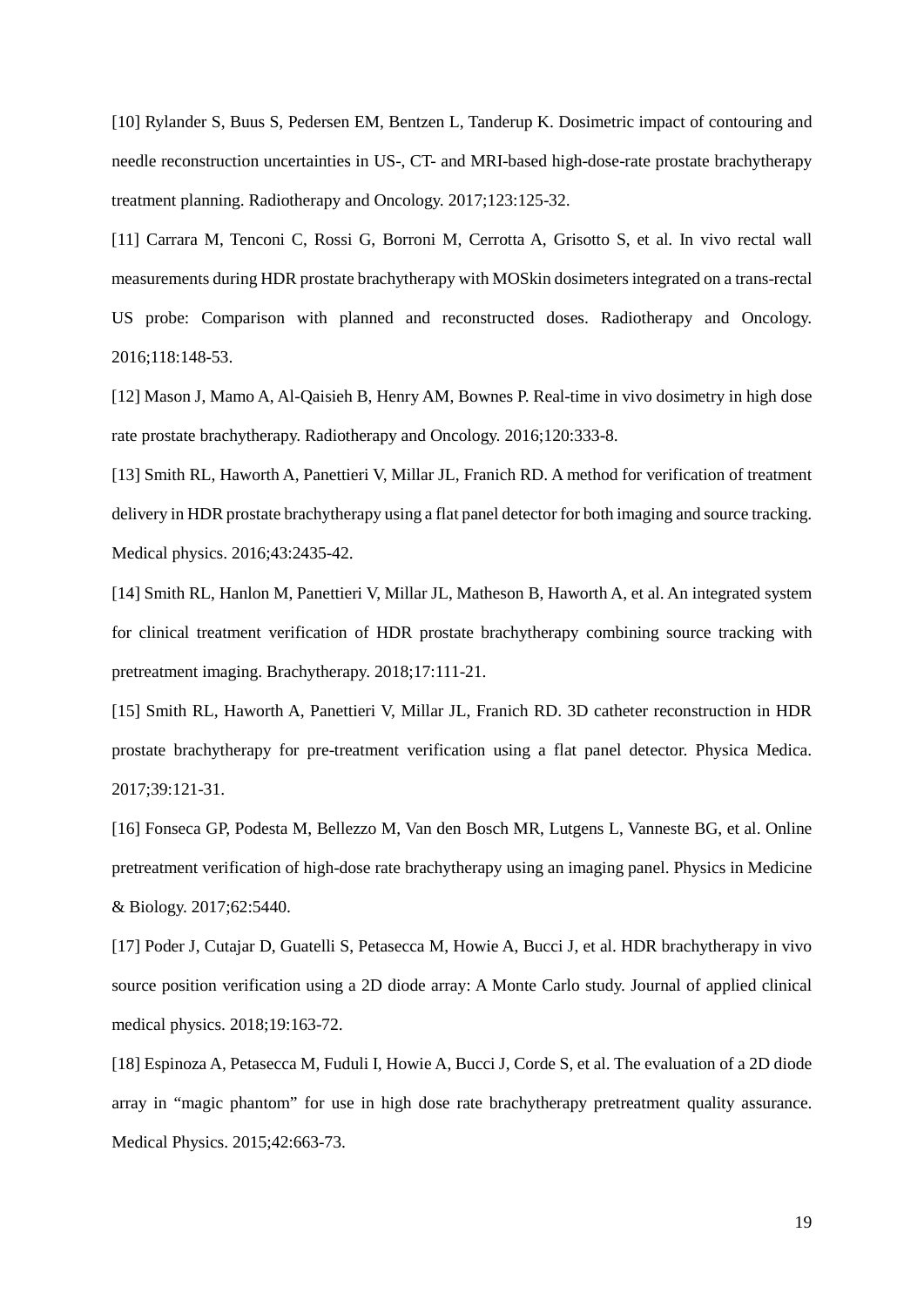<span id="page-21-7"></span>[19] Espinoza A, Petasecca M, Cutajar D, Fuduli I, Howie A, Bucci J, et al. Pretreatment verification of high dose rate brachytherapy plans using the 'magic phantom' system. Biomedical Physics & Engineering Express. 2015;1:025201.

[20] Espinoza A, Beeksma B, Petasecca M, Fuduli I, Porumb C, Cutajar D, et al. The feasibility study and characterization of a two-dimensional diode array in "magic phantom" for high dose rate brachytherapy quality assurance. Medical Physics. 2013;40:111702.

<span id="page-21-0"></span>[21] Agostinelli S, Allison J, Amako K, Apostolakis J, Araujo H, Arce P, et al. Geant4—a simulation toolkit. Nuclear Instruments and Methods in Physics Research Section A: Accelerators, Spectrometers, Detectors and Associated Equipment. 2003;506:250-303.

<span id="page-21-1"></span>[22] Allison J, Amako K, Apostolakis J, Araujo H, Dubois PA, Asai M, et al. Geant4 developments and applications. IEEE Transactions on Nuclear Science. 2006;53:270-8.

<span id="page-21-2"></span>[23] Granero D, Pérez-Calatayud J, Casal E, Ballester F, Venselaar J. A dosimetric study on the Ir-192 high dose rate Flexisource. Medical Physics. 2006;33:4578-82.

<span id="page-21-3"></span>[24] Petasecca M, Alhujaili S, Aldosari A, Fuduli I, Newall M, Porumb C, et al. Angular independent silicon detector for dosimetry in external beam radiotherapy. Medical physics. 2015;42:4708-18.

<span id="page-21-4"></span>[25] Kimura A, Aso T, Yoshida H, Kanematsu N, Tanaka S, Sasaki T. DICOM data handling for Geant4 based medical physics application. Nuclear Science Symposium Conference Record, 2004 IEEE: IEEE; 2004. p. 2124-7.

[26] Aso T, Kimura A, Yamashita T, Sasaki T. Optimization of patient geometry based on ct data in geant4 for medical application. 2007 IEEE Nuclear Science Symposium Conference Record: IEEE; 2007. p. 2576-80.

<span id="page-21-5"></span>[27] Giacometti V, Guatelli S, Bazalova-Carter M, Rosenfeld AB, Schulte RW. Development of a high resolution voxelised head phantom for medical physics applications. Physica Medica. 2017;33:182-8.

<span id="page-21-6"></span>[28] Beaulieu L, Carlsson Tedgren Å, Carrier JF, Davis SD, Mourtada F, Rivard MJ, et al. Report of the Task Group 186 on model‐based dose calculation methods in brachytherapy beyond the TG‐43 formalism: Current status and recommendations for clinical implementation. Medical physics. 2012;39:6208-36.